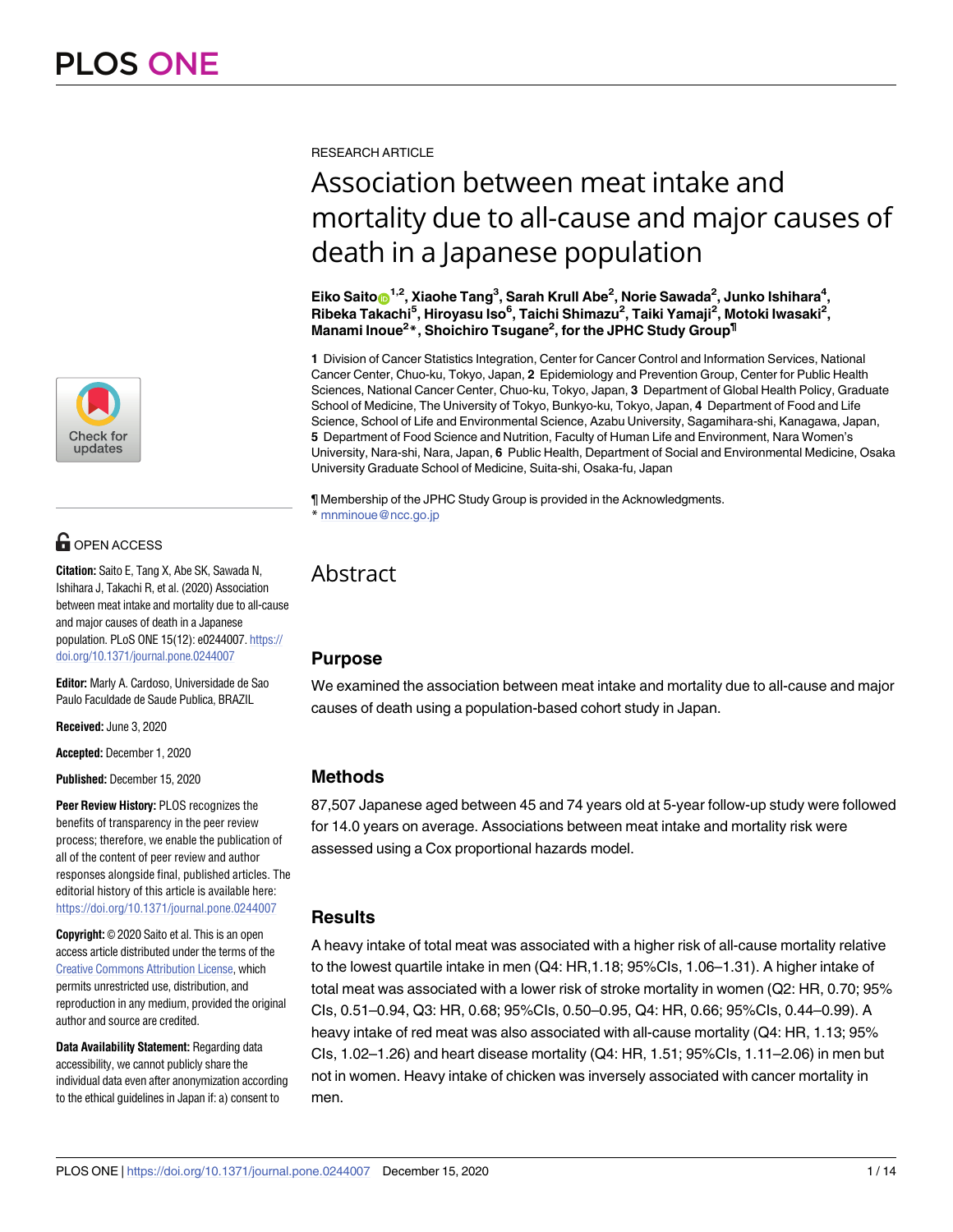<span id="page-1-0"></span>public sharing of data has not been obtained from each participant, and b) there is a possibility of identifying an individual by combining the information or due to the existence of rare diseases, etc. Therefore, the investigators require the approval of the JPHC Steering Committee (SC) and the Institutional Review Board (IRB). Currently, only citizens of Japan who fulfill the requirements of conducting research projects are eligible to apply for the JPHC data and/or biospecimens. The investigator is required to submit a Project Protocol (Research question, Aim, Background, Design and analytical plan) for review by the JPHC SC. Requests can be made by contacting the JPHC SC directly [\(jphcadmin@ml.res.ncc.go.jp](mailto:jphcadmin@ml.res.ncc.go.jp)) or investigators in the JPHC. After approval is obtained from the JPHC SC, the investigator is required to obtain additional approval for the protocol under which the data and/or biospecimens are to be used from the Institutional Review Board of the National Cancer Center. This information on how to submit an application to gain access to JPHC data/or biospecimens is publicly available at [http://epi.ncc.go.jp/en/jphc/](http://epi.ncc.go.jp/en/jphc/805/8155.html) [805/8155.html.](http://epi.ncc.go.jp/en/jphc/805/8155.html)

**Funding:** This study was supported by National Cancer Center Research and Development Fund (23-A-31[toku], 26-A-2 and 29-A-4) (since 2011) and a Grant-in-Aid for Cancer Research from the Ministry of Health, Labour and Welfare of Japan (from 1989 to 2010). The funders had no role in study design, data collection and analysis, decision to publish, or preparation of the manuscript.

**Competing interests:** The authors have declared that no competing interests exist.

## **Conclusions**

Heavy intakes of total and red meat were associated with an increase in all-cause and heart disease mortality in men, while total meat intake was associated with a lower risk of stroke mortality in women.

## **Introduction**

Meat is a major source of protein and fat in the diet of many countries around the world [\[1](#page-11-0)]. Total meat intake is generally reported to be considerably higher in Western countries than in Asia. For instance, a study using the Food and Agriculture Organization (FAO) database showed that per capita consumption of total meat in the United States was approximately three times higher than that in Japan, China and South Korea since the 1990s [\[2\]](#page-11-0). Indeed, mean consumption of meat in the United States in 2007 was 122.8 kg per year versus 46.1 to 55.9 kg in these three countries [\[2\]](#page-11-0).

In Japan, westernization of the diet has seen a near-doubling of meat consumption between 1970 and 2006 [\[2\]](#page-11-0). Increased intake of animal fat and/or protein has contributed to reducing stroke among Japanese since the 1960s [\[3\]](#page-11-0). However, detrimental effects of meat consumption have also been reported, albeit primarily from Western populations. Epidemiological studies have reported that excessive intake of meat, especially red meat and processed meat, is associated with increased risk of morbidity, including heart disease [[4](#page-11-0)], cardiovascular disease [[5\]](#page-11-0), diabetes  $[6, 7]$  $[6, 7]$  $[6, 7]$  and certain types of cancer  $[8, 9]$  $[8, 9]$  $[8, 9]$  $[8, 9]$ . Elucidating the association of meat intake with overall mortality will aid in assessing the differential impact of meat intake on health among Asians. Current reporting of summary estimates of the link between meat consumption and mortality has primarily been obtained from Western populations  $[10-13]$ , where meat intake is considerably higher than that in Asian populations. Evidence from Japan is scarce: only a few studies have reported the association of meat intake on mortality  $[2, 3, 14, 14]$  $[2, 3, 14, 14]$  $[2, 3, 14, 14]$  $[2, 3, 14, 14]$  $[2, 3, 14, 14]$  $[2, 3, 14, 14]$  $[2, 3, 14, 14]$ [15\]](#page-12-0) and the results are in any case disconcordant. A recent study in 2019 published from the same Japanese cohort reported associations of protein intake with mortality  $[16]$  $[16]$  $[16]$ ; however, the study primarily assessed the effect of animal and plant-based protein intake on mortality, and did not provide a comprehensive breakdown of item-specific associations.

Here, we aimed to investigate the association between meat intake and all-cause and major causes of death, including cancer, heart disease and cerebrovascular disease in Japan using comprehensive, item-specific information obtained from a large-scale, prospective cohort study.

## **Methods**

### **Study population**

The baseline study for Cohort I started in 1990 and that for Cohort II in 1993, covering a total of 140,420 participants (68,722 men and 71,698 women) in 11 public health center areas. The study enrolled participants aged 40 to 59 years in Cohort I and 40 to 69 years in Cohort II. Details of the Japan Public Health Center-based Prospective Study have been described elsewhere  $[17, 18]$  $[17, 18]$  $[17, 18]$  $[17, 18]$  $[17, 18]$ . The study was approved by the Institutional Review Boards of the National Cancer Center (approval number: 2001–021) and The University of Tokyo (approval number: 10508). Participants in the current study were subjects in the JPHC study who were enrolled at age 45–74 years and who responded to a self-administered 5-year follow-up questionnaire,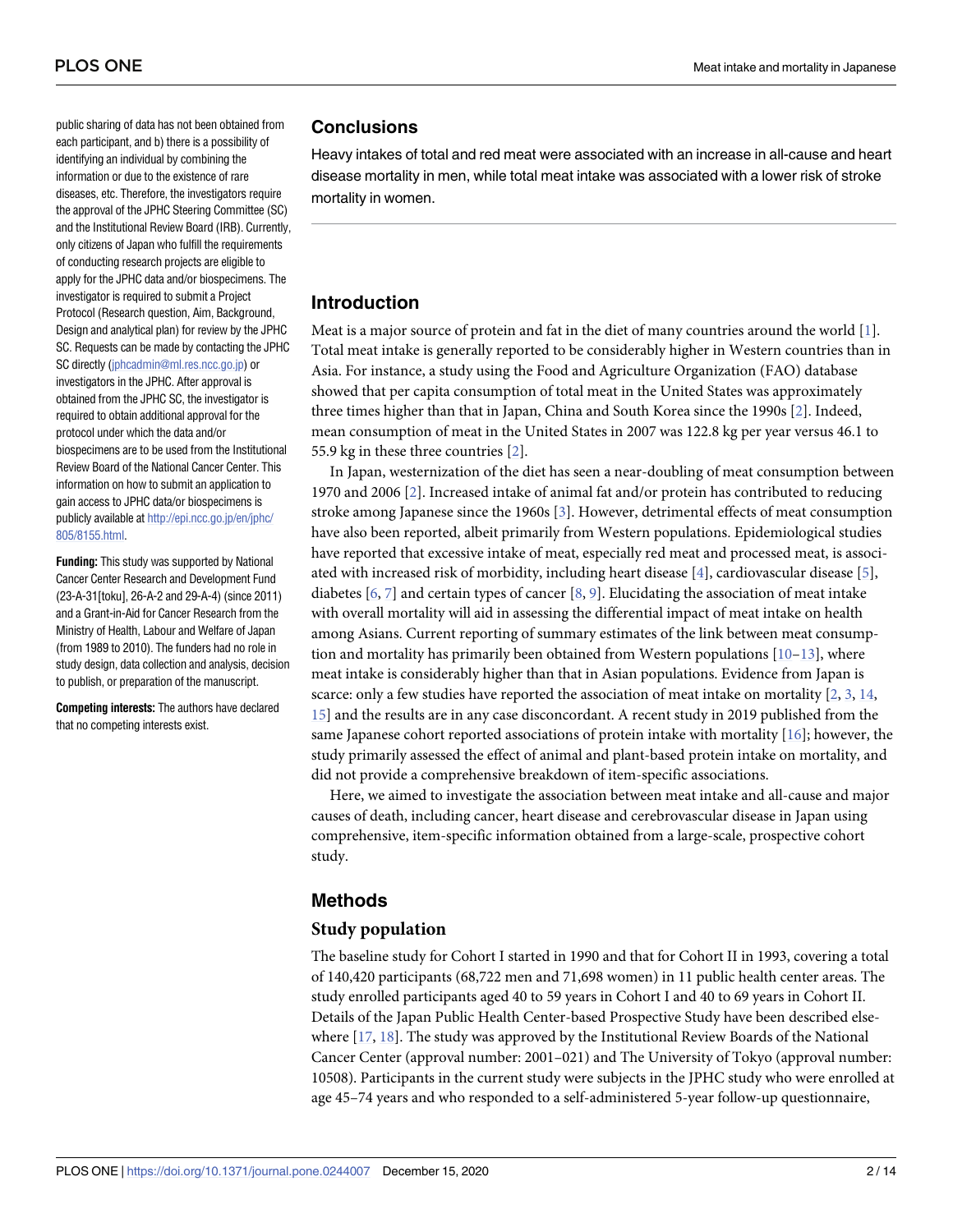<span id="page-2-0"></span>which included comprehensive information on dietary intake and lifestyle-related factors, between 1995 and 1999. This follow-up survey was used as the starting point in the present study. After exclusion of participants who had died, migrated outside of Japan, or were lost to follow-up before the start of the 5-year follow-up survey, the remaining 125,363 subjects were eligible for participation. Of these, 99,629 subjects returned the completed questionnaire (response rate = 79%). Participants were further excluded if they reported a past history of heart disease, cancer or stroke at the time of the baseline or 5-year follow-up survey  $(n = 6,588)$ , and those with missing data on variables including intakes of meat and total energy or who reported extreme caloric intake (upper and lower 2.5%) ( $n = 5,534$ ). The final analytic cohort included 87,507 participants (40,072 men and 47,435 women) (S1 [Fig](#page-10-0)).

#### **Follow-up**

Participants were followed from the date of the 5-year follow-up survey to the date of death or to the end date of follow-up (December 31, 2011) except for Katsushika area, for which the follow-up was terminated on December 31, 2009. Subjects who died or moved to other areas were followed through the residential registry. Cause of death was ascertained by death certificates with permission of the Ministry of Health, Labour and Welfare [[18](#page-12-0)]. Causes of death were classified using International Classification of Diseases and Related Health Problems, Tenth Revision (ICD-10) [[19](#page-12-0)], namely cancer (C00-C97), heart disease (I20-I52), cerebrovascular disease (I60-I69), colorectal cancer (C18-C20) and all-cause mortality. We also included mortality from ischemic heart disease (I20-I25) and intracerebral hemorrhage (I61) in our sub-analysis.

#### **Assessment of exposures**

Dietary information was collected through a validated self-administered food frequency questionnaire (FFQ) which enquires about the average frequency and portion size of 138 foods and beverages consumed in the past year [\[20,](#page-12-0) [21\]](#page-12-0). Red meat items included three beef dishes (steak, grilled beef and stewed beef), six pork dishes (stir-fried pork, deep-fired pork, stewed pork in western style, stewed pork in Japanese style, pork in soup, and pork liver), four processed meat products (ham, sausage or Wiener sausage, bacon and luncheon meat) and chicken liver. Chicken items included two chicken dishes (grilled chicken and deep-fried chicken). For each food item, nine response categories were provided to report consumption frequency, ranging from rarely (*<*1 time/month) to more than 7 times a day. The standard portion sizes were enquired about for each food item in three choices: small (less than half of the standard portion), medium (standard portion), and large (more than 1.5 times the standard portion). Participants were categorized by quartiles of total meat, red meat, beef, pork, processed meat and chicken consumption for men and women separately. The validity of the FFQ for the assessment of meat intake has been previously reported as fair to moderate [\[20,](#page-12-0) [21\]](#page-12-0). Spearman's correlation coefficients comparing energy-adjusted meat intake derived from the FFQ with one derived from 28-day (or 14-day) dietary records were 0.50 and 0.45 for men and women in Cohort I  $[20]$  $[20]$  $[20]$ , and 0.48 and 0.44 for men and women in Cohort II  $[21]$ , respectively. As for the reproducibility of the FFQ, correlation coefficients comparing the two FFQ values administered 1 year apart were 0.52 for Cohort I (men and women) [\[22\]](#page-12-0) and 0.52 for men and 0.41 for women in Cohort II [[20](#page-12-0)]. Spearman's correlation coefficients comparing the energy-adjusted intake of specific meats for men derived from the FFQ and that derived from 28-day (or 14-day) dietary records for men were as follows: beef, 0.43; pork, 0.42; processed meat, 0.45; and chicken, 0.20 [\[23\]](#page-12-0).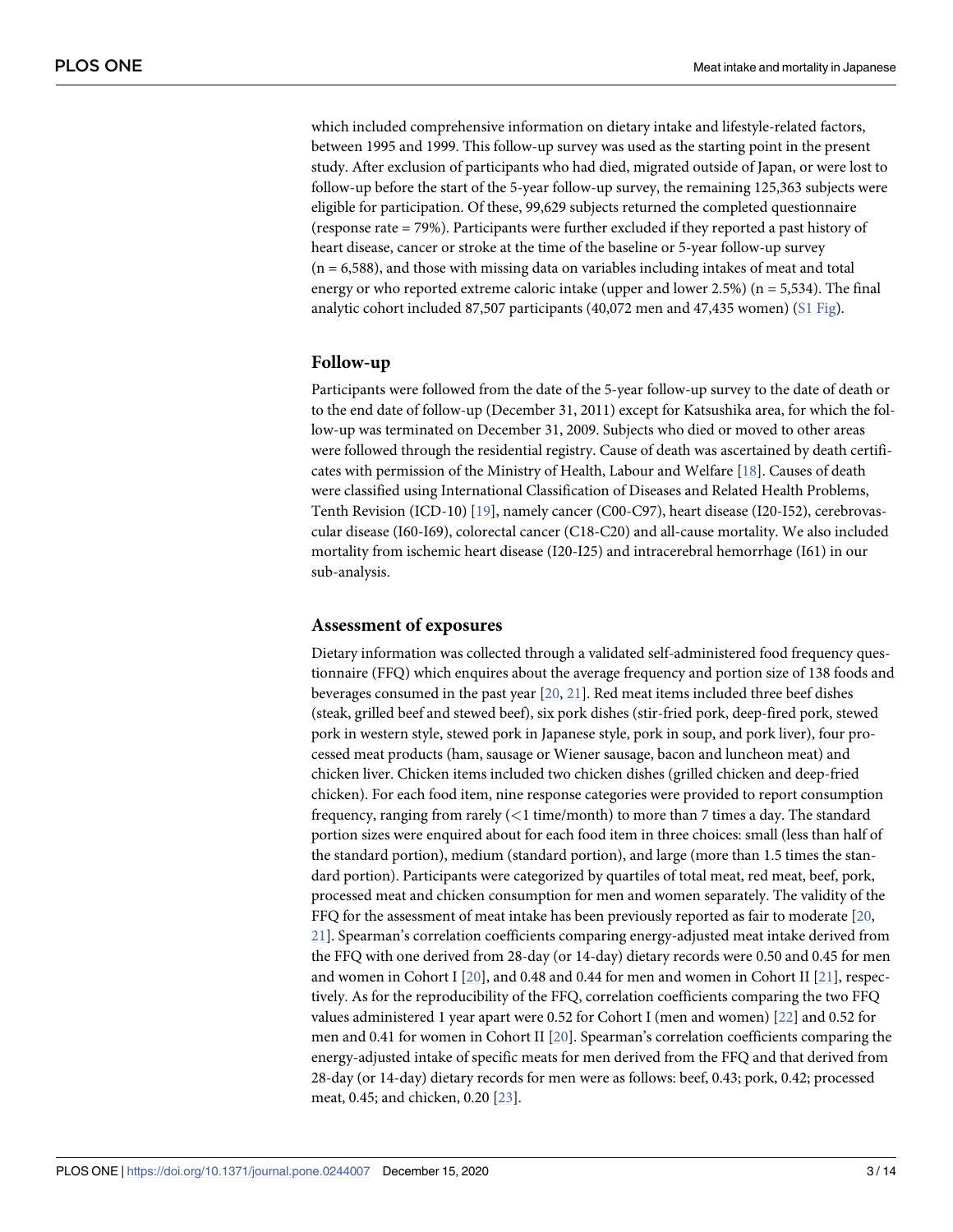#### <span id="page-3-0"></span>**Statistical analysis**

Person-years for each participant were calculated from the date of the 5-year follow-up survey until the date of death or the date of censoring (December 31, 2011), whichever occurred first. Cox proportional hazards regression models were used to estimate the Hazard Ratios (HRs) and 95% confidence intervals (CIs) between quartiles of meat intake and risk of all-cause and cause-specific mortality, with the lowest quartile category being the reference, and by modeling the risk factors separately for men and women. The model was adjusted for age (years, continuous); public health center area; cigarette smoking (never, past, current); alcohol consumption (none; drinker: *<*150, 150–299, 300+ grams of ethanol per week); body mass index (BMI) (*<*25, 25–27, 28-*<*30, 30+,); metabolic equivalent task-hours [[24](#page-12-0)] per day (in quartiles); and history of diabetes or hypertension (yes, no). Missing values for each of these covariates were grouped into one and included in the analysis. We also adjusted the model for consumption of the following food items (in grams/day): fruit, vegetables, fish, dairy products, egg, sodium in addition to total fat and total energy intake. All food intakes were energy-adjusted for men and women separately using the residual method. Tests for linear trend were performed by assigning scores for each intake category for each type of meat intake, starting from one for the lowest consumption status of meat to four for the highest as a continuous variable. We repeated the same analysis after excluding deaths that occurred within 5 years after the 5-year follow-up survey to avoid potential bias from subclinical illnesses. Additionally, sub-group analyses by age groups at 5-year follow-up (45–54 years, 55–64 years, 65 years and older) were performed to assess the generational differences in the associations by using the fully-adjusted model. We computed P-interaction values by using likelihood ratio tests to compare Cox proportional hazards models with and without cross-product terms for meat intake (in scores) and age (45– 54 years, 55–64 years, and 65 years and older) in the subgroup analyses. Proportional hazards assumptions were tested using Shoenfeld residuals and found to be nonsignificant. Throughout the paper, all p-values are two-sided, and statistical significance was set at smaller than p*<*0.05 level. All analyses were conducted using Stata SE 14 (StatCorp, College Station, TX).

## **Results**

During 1,225,257 person-years of follow-up (average 14.0 years), there were 9,886 deaths due to all-cause mortality (6,266 for men, 3,620 for women), 4,174 deaths due to cancer (2,695 for men, 1,479 for women), 940 deaths due to cerebrovascular disease (569 for men, 371 for women), and 1,209 deaths due to heart disease (751 for men, 458 for women). [Table](#page-4-0) 1 shows the characteristics of participants according to quartiles of total meat intake by sex. Those who consumed more meat tended to be younger, and consumed less fruits, vegetables and dairy products.

Tables [2](#page-5-0) and [3](#page-6-0) show Hazard Ratios (HRs) and 95% confidence intervals (95% CI) for the association between meat consumption and all-cause and cause-specific mortality separately for men and women, and [S1](#page-10-0) and [S2](#page-10-0) Tables show the Hazard Ratios and 95% CIs after excluding deaths that occurred within five years after the 5-year follow-up survey. After adjusting for potential confounders, total meat intake was associated with a higher risk of all-cause mortality in men [Q1: reference; Q4: HR, 1.18 (95% CIs, 1.06–1.31)]. Total meat intake was also associated with an elevated risk of heart disease mortality only in men [Q1: reference; Q4: HR, 1.46 (95% CIs, 1.08–1.99)]. In contrast, an intake of total meat was associated with a lower risk of stroke mortality in women [Q2: HR, 0.70 (95% CIs, 0.51–0.94), Q3: HR, 0.68 (95% CIs, 0.50– 0.95), Q4: HR, 0.66 (95% CIs, 0.44–0.99)].

Our analyses by meat type showed that a higher intake of red meat was also associated with all-cause mortality [Q1: reference; Q4: HR, 1.13 (95% CIs, 1.02–1.26)] and heart disease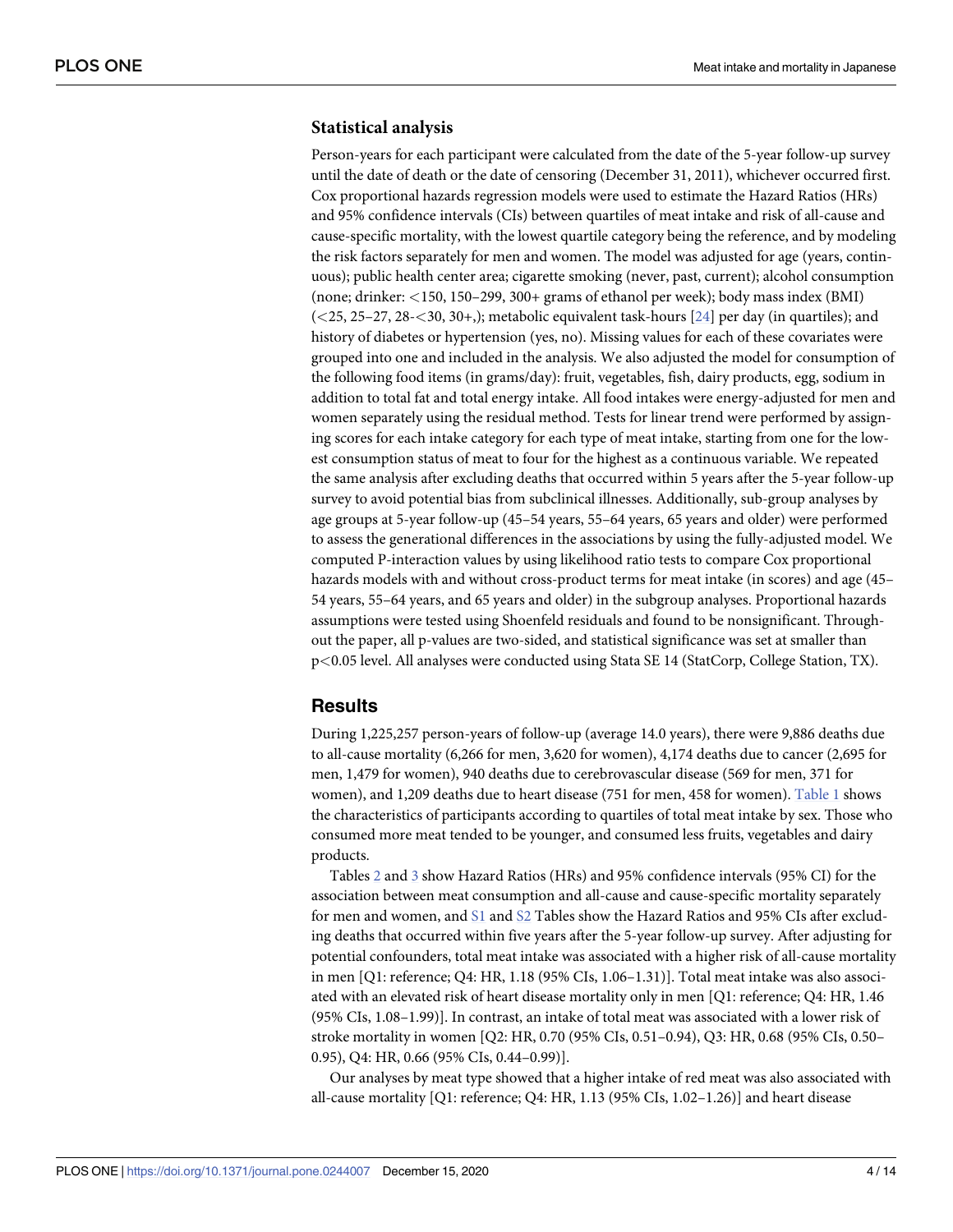| Characteristic                                | Quartiles of total meat intake |                  |                  |                  |                      |                  |                      |                 |                  |            |  |  |  |
|-----------------------------------------------|--------------------------------|------------------|------------------|------------------|----------------------|------------------|----------------------|-----------------|------------------|------------|--|--|--|
|                                               |                                |                  | Men              |                  | Women                |                  |                      |                 |                  |            |  |  |  |
|                                               | Q1                             | Q <sub>2</sub>   | Q <sub>3</sub>   | <b>Q4</b>        | P-value <sup>1</sup> | Q1               | Q <sub>2</sub>       | Q <sub>3</sub>  | Q <sub>4</sub>   | $P-value1$ |  |  |  |
| Total participants ( $n = 87,507$ )           | 10,018                         | 10,018           | 10,018           | 10,018           |                      | 11,859           | 11,859               | 11,859          | 11,858           |            |  |  |  |
| Age (years), mean $\pm$ SE <sup>2</sup>       | $58.5 \pm 0.1$                 | $57.3 \pm 0.1$   | $56.8 \pm 0.1$   | $57.0 \pm 0.1$   | < 0.001              | $59.0 \pm 0.1$   | $57.7 \pm 0.1$       | $57.2 \pm 0.1$  | $57.3 \pm 0.1$   | < 0.001    |  |  |  |
| Total meat intake $(g/d)3$ mean $\pm$ SE      | $17.5 \pm 0.1$                 | $38.4 \pm 0.1$   | $58.7 \pm 0.1$   | $106.4 \pm 0.4$  | < 0.001              | $16.8 \pm 0.1$   | $38.1 \pm 0.05$      | $58.1 \pm 0.1$  | $104.2 \pm 0.3$  | < 0.001    |  |  |  |
| Red meat intake $(g/d)$ , mean $\pm$ SE       | $14.3 \pm 0.1$                 | $31.9 \pm 0.1$   | $49.8 \pm 0.1$   | $92.9 \pm 0.4$   | < 0.001              | $13.6 \pm 0.1$   | $31.5 \pm 0.1$       | $48.7 \pm 0.1$  | $90.3 \pm 0.3$   | < 0.001    |  |  |  |
| Beef intake $(g/d)$ , mean $\pm SE$           | $5.5 \pm 0.1$                  | $12.7 \pm 0.1$   | $20.7 \pm 0.1$   | $38.2 \pm 0.3$   | < 0.001              | $3.1 \pm 0.04$   | $7.9 + 0.1$          | $12.6 \pm 0.1$  | $23.1 \pm 0.2$   | < 0.001    |  |  |  |
| Pork intake $(g/d)$ , mean $\pm$ SE           | $7.3 \pm 0.1$                  | $16.2 \pm 0.1$   | $25.4 \pm 0.1$   | $50.4 \pm 0.3$   | < 0.001              | $8.0 + 0.1$      | $18.2 \pm 0.1$       | $28.4 \pm 0.1$  | $56.7 \pm 0.3$   | < 0.001    |  |  |  |
| Processed meat intake (g/d), mean<br>$\pm$ SE | $1.3 \pm 0.02$                 | $2.9 \pm 0.03$   | $4.5 \pm 0.05$   | $8.4 + 0.1$      | < 0.001              | $2.1 \pm 0.03$   | $4.6 \pm 0.04$       | $6.9 + 0.1$     | $11.7 \pm 0.1$   | < 0.001    |  |  |  |
| Chicken intake $(g/d)$ , mean $\pm$ SE        | $2.8 + 0.03$                   | $5.7 \pm 0.04$   | $8.1 \pm 0.1$    | $13.4 \pm 0.1$   | < 0.001              | $3.2 \pm 0.03$   | $6.6 \pm 0.05$       | $9.5 \pm 0.1$   | $15.1 \pm 0.1$   | < 0.001    |  |  |  |
| Current smoker (%)                            | 43.9                           | 45.9             | 46.0             | 42.4             | < 0.001              | 5.3              | 4.9                  | 5.2             | 6.1              | < 0.001    |  |  |  |
| Alcohol intake per week (g), mean<br>$\pm$ SE | $263.4 \pm 3.1$                | $224.7 \pm 2.6$  | $191.1 \pm 2.3$  | $133.3 \pm 1.9$  | < 0.001              | $18.0 \pm 0.8$   | $16.3 \pm 0.6$       | $13.6 \pm 0.5$  | $10.7 \pm 0.4$   | < 0.001    |  |  |  |
| Body mass index (kg/m^2), mean<br>$\pm$ SE    | $23.4 \pm 0.03$                | $23.5 \pm 0.03$  | $23.6 \pm 0.03$  | $23.8 \pm 0.03$  | < 0.001              | $23.4 \pm 0.03$  | $23.4 \pm 0.03$      | $23.4 \pm 0.03$ | 23.7±0.03        | < 0.001    |  |  |  |
| Physical activity (MET-h/d), mean<br>$\pm$ SE | $33.2 \pm 0.1$                 | $33.1 \pm 0.1$   | $32.8 \pm 0.1$   | $32.2 \pm 0.1$   | 0.070                | 32.0±0.05        | $32.2 \pm 0.05$      | $32.1 \pm 0.05$ | $31.6 \pm 0.05$  | 0.773      |  |  |  |
| History of hypertension (%)                   | 24.4                           | 22.5             | 21.4             | 21.0             | < 0.001              | 24.5             | 21.5                 | 20.6            | 21.8             | < 0.001    |  |  |  |
| History of diabetes (%)                       | 8.8                            | 8.3              | 8.3              | 8.1              | < 0.001              | 4.4              | 3.9                  | 3.8             | 4.0              | < 0.001    |  |  |  |
| Total energy (kcal /d), mean ±SE              | $2268.2 \pm 6.6$               | $2248.1 \pm 6.1$ | $2169.2 \pm 6.1$ | $2002.1 \pm 6.1$ | < 0.001              | $1930.1 \pm 5.5$ | 1914.1±4.9           | 1868.2±4.9      | $1741.3 \pm 5.0$ | < 0.001    |  |  |  |
| Other dietary intake <sup>3</sup>             |                                |                  |                  |                  |                      |                  |                      |                 |                  |            |  |  |  |
| Vegetables $(g/d)$ , mean $\pm SE$            | $127.5 \pm 1.0$                | $126.7 \pm 0.8$  | $124.3 \pm 0.8$  | $124.4 \pm 0.8$  | 0.010                | $242.5 \pm 1.4$  | $228.8 \pm 1.1$      | $216.0 \pm 1.0$ | $201.3 \pm 1.0$  | < 0.001    |  |  |  |
| Fruits $(g/d)$ , mean $\pm$ SE                | $86.5 \pm 0.8$                 | $86.7 \pm 0.7$   | $83.2 \pm 0.7$   | $75.4 \pm 0.6$   | < 0.001              | $273.7 \pm 1.8$  | $250.5 \pm 1.5$      | $226.7 \pm 1.4$ | $190.8 \pm 1.4$  | < 0.001    |  |  |  |
| Fish $(g/d)$ , mean $\pm$ SE                  | $66.9 \pm 0.5$                 | $68.8 \pm 0.4$   | $72.2 \pm 0.4$   | 72.7±0.4         | < 0.001              | $82.7 \pm 0.5$   | 83.4±0.4             | $85.0 \pm 0.4$  | 82.7±0.4         | < 0.001    |  |  |  |
| Egg $(g/d)$ , mean $\pm$ SE                   | $26.6 \pm 0.3$                 | $26.5 \pm 0.3$   | $27.4 \pm 0.3$   | $29.4 \pm 0.3$   | < 0.001              | $25.9 \pm 0.3$   | $27.2 \pm 0.2$       | $28.2 \pm 0.2$  | $29.2 \pm 0.2$   | < 0.001    |  |  |  |
| Dairy products $(g/d)$ , mean $\pm$ SE        | $76.0 \pm 1.0$                 | $67.9 \pm 0.8$   | $64.3 \pm 0.7$   | $60.4 \pm 0.7$   | < 0.001              | $226.7 \pm 2.1$  | $209.1 \pm 1.7$      | $186.3 \pm 1.5$ | $166.2 \pm 1.6$  | < 0.001    |  |  |  |
| Sodium (mg/d), mean $\pm$ SE                  | 3850.5<br>±14.1                | 3918.1<br>±12.5  | 3990.6<br>±12.4  | 4109.2<br>±12.5  | < 0.001              | 4458.3<br>±14.1  | 4430.5<br>$\pm 50.1$ | 4399.8<br>±11.8 | 4468.8<br>±43.3  | < 0.001    |  |  |  |
| Total fat $(g/d)$ , mean $\pm$ SE             | $33.1 \pm 0.1$                 | $38.3 \pm 0.1$   | $43.3 \pm 0.1$   | $54.5 \pm 0.1$   | < 0.001              | $45.5 \pm 0.1$   | $50.6 \pm 0.1$       | $55.1 \pm 0.1$  | $54.5 \pm 0.1$   | < 0.001    |  |  |  |

#### <span id="page-4-0"></span>[Table](#page-3-0) 1. Basic characteristics of participants by quartile of energy-adjusted total meat intake in the study population.

Abbreviations: Q, quartile; MET, metabolic equivalents.

<sup>1</sup>ANOVA or chi-square test.

<sup>2</sup> SE, Standard errors.

 $^3$  All mean total intakes of food and nutrients are energy-adjusted.

<https://doi.org/10.1371/journal.pone.0244007.t001>

mortality [Q1: reference; Q4: HR, 1.51 (95% CIs, 1.11–2.06)] in men but not in women. Among different types of red meat, beef consumption was associated with an increased risk of cancer mortality only among men in the highest intake quartile [Q1: reference; Q4: HR, 1.18 (95% CIs, 1.04–1.33)]. Higher pork consumption was also associated with an increased risk of total mortality in men [Q1: reference; Q4: HR, 1.11 (95% CIs, 1.01–1.22)]. In contrast, a moderate intake of processed meat was associated with a lower risk of total mortality [Q1: reference; Q2: HR, 0.91 (95% CIs: 0.85–0.98); Q3: 0.92 (95% CIs, 0.85–0.99)] and of cancer mortality [Q1: reference; Q2: HR, 0.88 (95% CI: 0.79–0.98); Q3: 0.89 (95% CIs, 0.79–0.99)] only among men, albeit that associations seen in Q3 were not significant after exclusion of deaths within 5 years. Higher intake of chicken was associated with a lower risk of cancer mortality in men [Q1: reference; Q4: HR, 0.85 (95% CIs: 0.75–0.96)]. This inverse association between chicken consumption and all-cause mortality was also seen after exclusion of deaths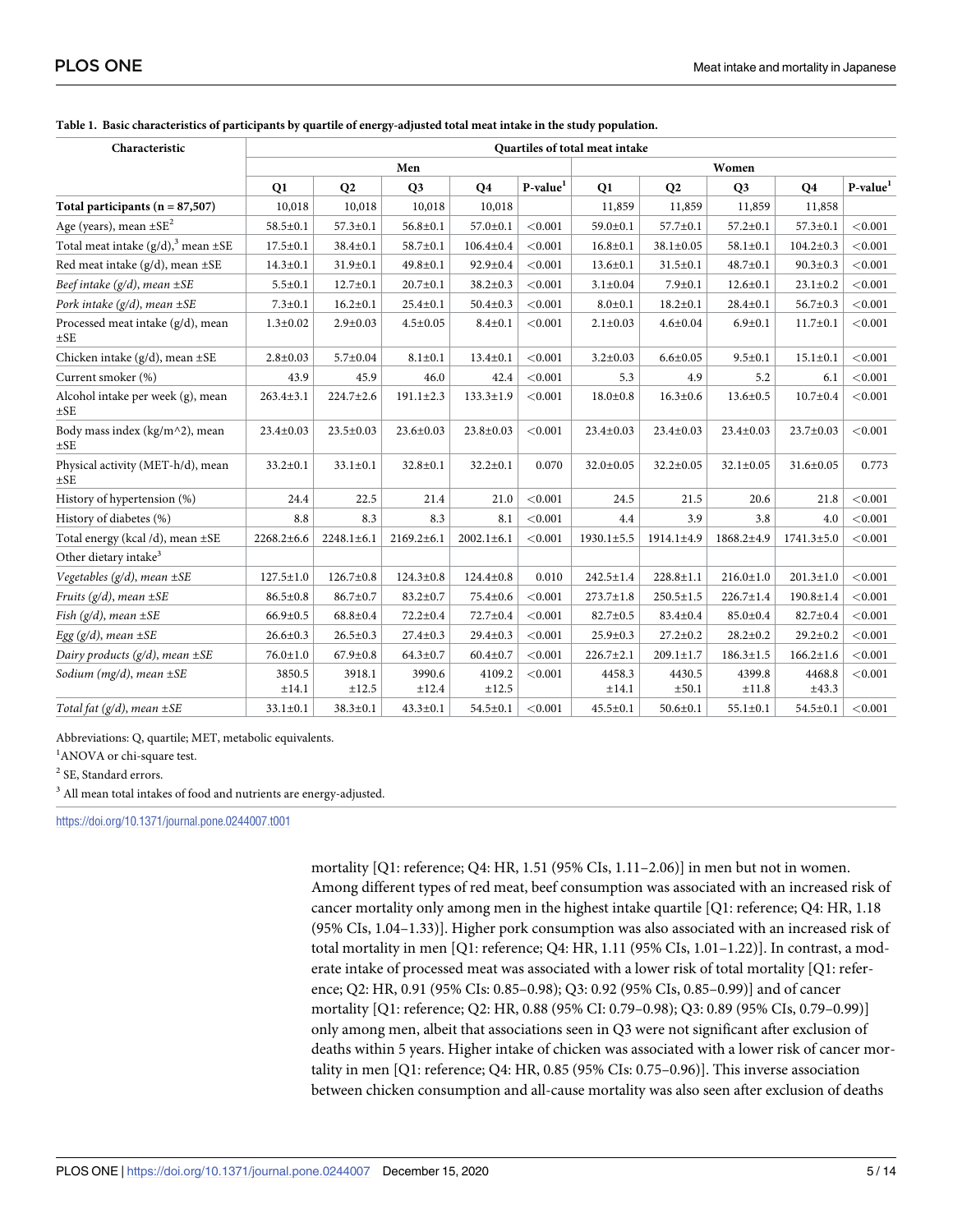|                                 | All-cause |                     | Cancer          |       | Cerebrovascular Disease |                 |       | <b>Heart Disease</b> |                 |       | <b>Colorectal Cancer</b> |                 |       |            |                 |
|---------------------------------|-----------|---------------------|-----------------|-------|-------------------------|-----------------|-------|----------------------|-----------------|-------|--------------------------|-----------------|-------|------------|-----------------|
|                                 | Cases     | $\mathbf{HR}^{1,2}$ | 95% CI          | Cases | $HR^{1,2}$              | 95% CI          | Cases | $HR^{1,2}$           | 95% CI          | Cases | $HR^{1,2}$               | 95% CI          | Cases | $HR^{1,2}$ | 95% CI          |
| All meat                        |           |                     |                 |       |                         |                 |       |                      |                 |       |                          |                 |       |            |                 |
| Q1                              | 1,788     | 1.00                |                 | 762   | 1.00                    |                 | 173   | 1.00                 |                 | 218   | 1.00                     |                 | 79    |            |                 |
| Q2                              | 1,501     | 0.98                | $(0.91 - 1.05)$ | 649   | 0.95                    | $(0.85 - 1.07)$ | 123   | 0.89                 | $(0.70 - 1.15)$ | 184   | 1.05                     | $(0.85 - 1.30)$ | 51    | 0.81       | $(0.56 - 1.18)$ |
| Q <sub>3</sub>                  | 1,420     | 0.99                | $(0.91 - 1.07)$ | 640   | 1.00                    | $(0.88 - 1.12)$ | 130   | 1.03                 | $(0.78 - 1.35)$ | 156   | 0.99                     | $(0.78 - 1.26)$ | 38    | 0.63       | $(0.40 - 0.98)$ |
| Q4                              | 1,557     | 1.18                | $(1.06 - 1.31)$ | 644   | 1.06                    | $(0.90 - 1.25)$ | 143   | 1.39                 | $(0.97 - 1.98)$ | 193   | 1.46                     | $(1.08 - 1.99)$ | 83    | 1.51       | $(0.91 - 2.49)$ |
| p for trend                     |           | 0.026               |                 |       | 0.534                   |                 |       | 0.127                |                 |       | 0.083                    |                 |       | 0.514      |                 |
| $\mbox{Red}$<br>$\mbox{meat}^3$ |           |                     |                 |       |                         |                 |       |                      |                 |       |                          |                 |       |            |                 |
| Q1                              | 1,819     | 1.00                |                 | 770   | 1.00                    |                 | 174   | 1.00                 |                 | 221   | 1.00                     |                 | 75    |            |                 |
| Q <sub>2</sub>                  | 1,470     | 0.93                | $(0.87 - 1.01)$ | 636   | 0.92                    | $(0.82 - 1.03)$ | 123   | 0.85                 | $(0.66 - 1.10)$ | 180   | 1.03                     | $(0.83 - 1.27)$ | 50    | 0.83       | $(0.56 - 1.22)$ |
| Q <sub>3</sub>                  | 1,430     | 0.98                | $(0.90 - 1.06)$ | 647   | 1.01                    | $(0.89 - 1.14)$ | 130   | 1.02                 | $(0.78 - 1.35)$ | 153   | 1.00                     | $(0.78 - 1.28)$ | 46    | 0.83       | $(0.54 - 1.27)$ |
| Q4                              | 1,547     | 1.13                | $(1.02 - 1.26)$ | 642   | 1.07                    | $(0.91 - 1.25)$ | 142   | 1.36                 | $(0.95 - 1.95)$ | 197   | 1.51                     | $(1.11 - 2.06)$ | 80    | 1.52       | $(0.91 - 2.54)$ |
| p for trend                     |           | 0.079               |                 |       | 0.380                   |                 |       | 0.137                |                 |       | 0.048                    |                 |       | 0.265      |                 |
| $\ensuremath{\text{Beef}}^4$    |           |                     |                 |       |                         |                 |       |                      |                 |       |                          |                 |       |            |                 |
| Q1                              | 1,883     | 1.00                |                 | 747   | 1.00                    |                 | 165   | 1.00                 |                 | 264   | 1.00                     |                 | 74    |            |                 |
| Q2                              | 1,515     | 1.03                | $(0.59 - 1.79)$ | 666   | 1.08                    | $(0.96 - 1.20)$ | 146   | 1.22                 | $(0.96 - 1.55)$ | 178   | 0.85                     | $(0.70 - 1.04)$ | 59    | 1.04       | $(0.72 - 1.49)$ |
| Q <sub>3</sub>                  | 1,399     | 0.76                | $(0.39 - 1.49)$ | 621   | 1.07                    | $(0.95 - 1.20)$ | 135   | 1.24                 | $(0.96 - 1.59)$ | 148   | 0.76                     | $(0.61 - 0.94)$ | 52    | 0.91       | $(0.62 - 1.36)$ |
| Q <sub>4</sub>                  | 1,469     | 1.12                | $(0.50 - 2.48)$ | 661   | 1.18                    | $(1.04 - 1.33)$ | 123   | 1.12                 | $(0.84 - 1.50)$ | 161   | 0.83                     | $(0.66 - 1.06)$ | 66    | 1.19       | $(0.79 - 1.78)$ |
| p for trend                     |           | 0.562               |                 |       | 0.019                   |                 |       | 0.312                |                 |       | 0.051                    |                 |       | 0.563      |                 |
| Pork <sup>5</sup>               |           |                     |                 |       |                         |                 |       |                      |                 |       |                          |                 |       |            |                 |
| Q1                              | 1,744     | 1.00                |                 | 728   | 1.00                    |                 | 190   | 1.00                 |                 | 213   | 1.00                     |                 | 67    |            |                 |
| Q <sub>2</sub>                  | 1,406     | 0.95                | $(0.88 - 1.02)$ | 638   | 1.01                    | $(0.90 - 1.13)$ | 112   | 0.69                 | $(0.54 - 0.89)$ | 151   | 0.89                     | $(0.71 - 1.11)$ | 51    | 0.99       | $(0.67 - 1.47)$ |
| Q <sub>3</sub>                  | 1,475     | 0.98                | $(0.91 - 1.06)$ | 647   | 1.02                    | $(0.90 - 1.15)$ | 122   | 0.74                 | $(0.57 - 0.97)$ | 185   | 1.13                     | $(0.90 - 1.42)$ | 54    | 1.06       | $(0.70 - 1.60)$ |
| Q4                              | 1,641     | 1.11                | $(1.01 - 1.22)$ | 682   | 1.12                    | $(0.97 - 1.29)$ | 145   | 0.92                 | $(0.67 - 1.25)$ | 202   | 1.26                     | $(0.96 - 1.65)$ | 79    | 1.52       | $(0.95 - 2.42)$ |
| p for trend                     |           | 0.061               |                 |       | 0.192                   |                 |       | 0.441                |                 |       | 0.051                    |                 |       | 0.103      |                 |
| Processed meat <sup>6</sup>     |           |                     |                 |       |                         |                 |       |                      |                 |       |                          |                 |       |            |                 |
| Q1                              | 2,016     | 1.00                |                 | 850   | 1.00                    |                 | 206   | 1.00                 |                 | 247   | 1.00                     |                 | 85    |            |                 |
| Q <sub>2</sub>                  | 1,471     | 0.91                | $(0.85 - 0.98)$ | 628   | 0.88                    | $(0.79 - 0.98)$ | 128   | 0.80                 | $(0.63 - 1.02)$ | 183   | 1.02                     | $(0.83 - 1.25)$ | 55    | 0.86       | $(0.60 - 1.24)$ |
| Q <sub>3</sub>                  | 1,388     | 0.92                | $(0.85 - 0.99)$ | 595   | 0.89                    | $(0.79 - 0.99)$ | 128   | 0.86                 | $(0.67 - 1.09)$ | 157   | 0.93                     | $(0.75 - 1.16)$ | 41    | 0.63       | $(0.42 - 0.95)$ |
| Q4                              | 1,391     | 0.98                | $(0.91 - 1.07)$ | 622   | 1.00                    | $(0.88 - 1.13)$ | 107   | 0.85                 | $(0.64 - 1.13)$ | 164   | 1.05                     | $(0.83 - 1.32)$ | 70    | 1.04       | $(0.71 - 1.55)$ |
| p for trend                     |           | 0.488               |                 |       | 0.759                   |                 |       | 0.251                |                 |       | 0.935                    |                 |       | 0.751      |                 |
| Chicken <sup>7</sup>            |           |                     |                 |       |                         |                 |       |                      |                 |       |                          |                 |       |            |                 |
| Q1                              | 1,793     | 1.00                |                 | 769   | 1.00                    |                 | 160   | 1.00                 |                 | 230   | 1.00                     |                 | 79    |            |                 |
| Q2                              | 1,504     | 0.97                | $(0.90 - 1.04)$ | 678   | 0.98                    | $(0.88 - 1.09)$ | 129   | 0.91                 | $(0.71 - 1.16)$ | 183   | 0.96                     | $(0.79 - 1.18)$ | 60    | 0.93       | $(0.65 - 1.32)$ |
| Q3                              | 1,454     | 0.95                | $(0.88 - 1.02)$ | 647   | 0.96                    | $(0.85 - 1.07)$ | 141   | 1.05                 | $(0.82 - 1.34)$ | 157   | 0.82                     | $(0.65 - 1.02)$ | 53    | 0.82       | $(0.56 - 1.19)$ |
| Q4                              | 1,515     | 0.94                | $(0.87 - 1.02)$ | 601   | 0.85                    | $(0.75 - 0.96)$ | 139   | 1.01                 | $(0.77 - 1.31)$ | 181   | 0.92                     | $(0.73 - 1.15)$ | 59    | 0.85       | $(0.58 - 1.25)$ |
| p for trend                     |           | 0.128               |                 |       | 0.010                   |                 |       | 0.742                |                 |       | 0.245                    |                 |       | 0.329      |                 |

<span id="page-5-0"></span>

Abbreviations: HR, hazard ratio; 95% CI, 95% confidence intervals; Q, quartile.

 $1$  Cox proportional hazard models were used.

<sup>2</sup> Adjusted for age (years, continuous); public health center area; smoking status (never, former, current), alcohol intake (none, *>*0-*<*150 g/w, 150-*<*300 g/w, 300+g/w), BMI (*<*25, 25 - *<*27, 27-*<*30, 30+), quartile of metabolic equivalent task-hours/d, history of hypertension, history of diabetes, total energy intake, intakes of fruits, vegetables, fish, dairy products, egg, sodium and total fat (continuous).

<sup>3</sup> Additionally adjusted for intake of chicken.

<sup>4</sup> Additionally adjusted for intakes of pork, processed meat and chicken.

<sup>5</sup> Additionally adjusted for intakes of beef, processed meat and chicken.

 $^6$  Additionally adjusted for intakes of beef, pork and chicken.

<sup>7</sup> Additionally adjusted for intake of red meat.

<https://doi.org/10.1371/journal.pone.0244007.t002>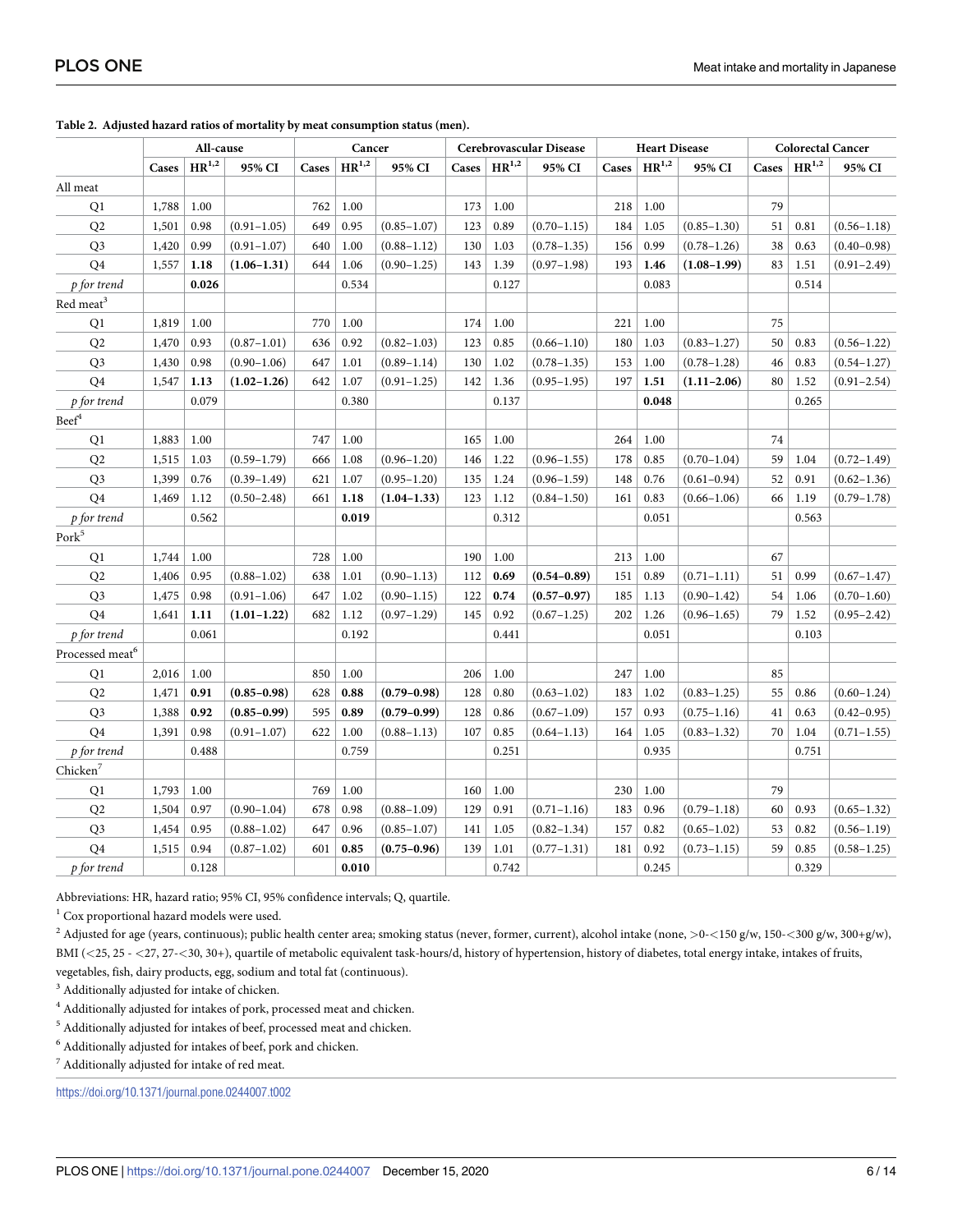|                              | All-cause |            | Cancer          |       | Cerebrovascular Disease |                 |       | <b>Heart Disease</b> |                 |       | <b>Colorectal Cancer</b> |                 |       |            |                 |
|------------------------------|-----------|------------|-----------------|-------|-------------------------|-----------------|-------|----------------------|-----------------|-------|--------------------------|-----------------|-------|------------|-----------------|
|                              | Cases     | $HR^{1,2}$ | 95% CI          | Cases | $HR^{1,2}$              | 95% CI          | Cases | $HR^{1,2}$           | 95% CI          | Cases | $HR^{1,2}$               | 95% CI          | Cases | $HR^{1,2}$ | 95% CI          |
| All meat                     |           |            |                 |       |                         |                 |       |                      |                 |       |                          |                 |       |            |                 |
| Q1                           | 1,013     | 1.00       |                 | 404   | 1.00                    |                 | 123   | 1.00                 |                 | 128   | 1.00                     |                 | 47    |            |                 |
| Q <sub>2</sub>               | 850       | 0.98       | $(0.89 - 1.08)$ | 354   | 1.01                    | $(0.87 - 1.17)$ | 79    | 0.70                 | $(0.51 - 0.94)$ | 106   | 0.99                     | $(0.75 - 1.30)$ | 43    | 1.08       | $(0.69 - 1.67)$ |
| Q <sub>3</sub>               | 834       | 1.02       | $(0.91 - 1.13)$ | 367   | 1.13                    | $(0.96 - 1.33)$ | 80    | 0.68                 | $(0.50 - 0.95)$ | 97    | 0.92                     | $(0.69 - 1.24)$ | 55    | 1.48       | $(0.94 - 2.34)$ |
| Q4                           | 923       | 1.11       | $(0.97 - 1.26)$ | 354   | 1.18                    | $(0.96 - 1.45)$ | 89    | 0.66                 | $(0.44 - 0.99)$ | 127   | 1.09                     | $(0.77 - 1.56)$ | 49    | 1.45       | $(0.81 - 2.60)$ |
| p for trend                  |           | 0.164      |                 |       | 0.070                   |                 |       | 0.029                |                 |       | 0.829                    |                 |       | 0.104      |                 |
| $\mbox{Red}$ $\mbox{meat}^3$ |           |            |                 |       |                         |                 |       |                      |                 |       |                          |                 |       |            |                 |
| Q1                           | 1,018     | 1.00       |                 | 405   | 1.00                    |                 | 120   | 1.00                 |                 | 130   | 1.00                     |                 | 47    |            |                 |
| Q2                           | 834       | 0.96       | $(0.87 - 1.06)$ | 356   | 1.01                    | $(0.87 - 1.18)$ | 90    | 0.84                 | $(0.63 - 1.13)$ | 100   | 0.91                     | $(0.69 - 1.21)$ | 44    | 1.11       | $(0.71 - 1.73)$ |
| Q <sub>3</sub>               | 852       | 1.04       | $(0.94 - 1.16)$ | 355   | 1.11                    | $(0.94 - 1.32)$ | 78    | 0.68                 | $(0.49 - 0.96)$ | 105   | 0.98                     | $(0.73 - 1.33)$ | 51    | 1.41       | $(0.88 - 2.25)$ |
| Q4                           | 916       | 1.08       | $(0.95 - 1.24)$ | 363   | 1.23                    | $(0.99 - 1.51)$ | 83    | 0.62                 | $(0.41 - 0.95)$ | 123   | 1.01                     | $(0.70 - 1.45)$ | 52    | 1.52       | $(0.84 - 2.74)$ |
| p for trend                  |           | 0.174      |                 |       | 0.051                   |                 |       | 0.013                |                 |       | 0.921                    |                 |       | 0.111      |                 |
| $\mbox{Beef}^4$              |           |            |                 |       |                         |                 |       |                      |                 |       |                          |                 |       |            |                 |
| Q1                           | 1,136     | 1.00       |                 | 426   | 1.00                    |                 | 128   | 1.00                 |                 | 163   | 1.00                     |                 | 57    |            |                 |
| Q2                           | 808       | 0.93       | $(0.84 - 1.02)$ | 348   | 0.96                    | $(0.82 - 1.11)$ | 91    | 0.96                 | $(0.71 - 1.28)$ | 88    | 0.76                     | $(0.58 - 1.01)$ | 46    | 1.07       | $(0.71 - 1.63)$ |
| Q <sub>3</sub>               | 812       | 0.96       | $(0.87 - 1.06)$ | 356   | 1.04                    | $(0.89 - 1.21)$ | 81    | 0.87                 | $(0.64 - 1.18)$ | 96    | 0.89                     | $(0.68 - 1.18)$ | 52    | 1.13       | $(0.75 - 1.72)$ |
| Q <sub>4</sub>               | 864       | 1.00       | $(0.91 - 1.11)$ | 349   | 1.05                    | $(0.89 - 1.24)$ | 71    | 0.71                 | $(0.51 - 1.00)$ | 111   | 0.95                     | $(0.72 - 1.25)$ | 39    | 0.88       | $(0.55 - 1.41)$ |
| p for trend                  |           | 0.914      |                 |       | 0.415                   |                 |       | 0.050                |                 |       | 0.777                    |                 |       | 0.748      |                 |
| Pork <sup>5</sup>            |           |            |                 |       |                         |                 |       |                      |                 |       |                          |                 |       |            |                 |
| Q1                           | 979       | 1.00       |                 | 415   | 1.00                    |                 | 105   | 1.00                 |                 | 118   | 1.00                     |                 | 46    |            |                 |
| Q <sub>2</sub>               | 809       | 0.93       | $(0.84 - 1.03)$ | 339   | 0.90                    | $(0.77 - 1.05)$ | 79    | 0.79                 | $(0.57 - 1.09)$ | 106   | 1.03                     | $(0.78 - 1.37)$ | 46    | 1.20       | $(0.77 - 1.87)$ |
| Q <sub>3</sub>               | 866       | 0.99       | $(0.89 - 1.10)$ | 348   | 0.95                    | $(0.81 - 1.12)$ | 91    | 0.95                 | $(0.69 - 1.31)$ | 95    | 0.85                     | $(0.63 - 1.15)$ | 46    | 1.13       | $(0.71 - 1.82)$ |
| Q4                           | 966       | 0.97       | $(0.86 - 1.10)$ | 377   | 1.03                    | $(0.85 - 1.25)$ | 96    | 0.80                 | $(0.54 - 1.17)$ | 139   | 0.96                     | $(0.69 - 1.34)$ | 56    | 1.37       | $(0.80 - 2.33)$ |
| p for trend                  |           | 0.887      |                 |       | 0.766                   |                 |       | 0.436                |                 |       | 0.546                    |                 |       | 0.326      |                 |
| Processed meat <sup>6</sup>  |           |            |                 |       |                         |                 |       |                      |                 |       |                          |                 |       |            |                 |
| Q1                           | 1,145     | 1.00       |                 | 451   | 1.00                    |                 | 115   | 1.00                 |                 | 149   | 1.00                     |                 | 62    |            |                 |
| Q2                           | 825       | 0.93       | $(0.84 - 1.02)$ | 341   | 0.90                    | $(0.77 - 1.04)$ | 91    | 1.13                 | $(0.84 - 1.52)$ | 96    | 0.92                     | $(0.70 - 1.21)$ | 35    | 0.68       | $(0.44 - 1.07)$ |
| Q <sub>3</sub>               | 814       | 0.98       | $(0.89 - 1.08)$ | 333   | 0.95                    | $(0.81 - 1.11)$ | 89    | 1.18                 | $(0.87 - 1.61)$ | 106   | 1.08                     | $(0.82 - 1.42)$ | 39    | 0.83       | $(0.53 - 1.28)$ |
| Q <sub>4</sub>               | 836       | 1.05       | $(0.95 - 1.17)$ | 354   | 1.10                    | $(0.93 - 1.30)$ | 76    | 1.01                 | $(0.71 - 1.42)$ | 107   | 1.11                     | $(0.83 - 1.48)$ | 58    | 1.26       | $(0.82 - 1.94)$ |
| p for trend                  |           | 0.327      |                 |       | 0.266                   |                 |       | 0.793                |                 |       | 0.355                    |                 |       | 0.260      |                 |
| Chicken <sup>7</sup>         |           |            |                 |       |                         |                 |       |                      |                 |       |                          |                 |       |            |                 |
| Q1                           | 1,008     | 1.00       |                 | 409   | 1.00                    |                 | 97    | 1.00                 |                 | 132   | 1.00                     |                 | 50    |            |                 |
| Q <sub>2</sub>               | 863       | 1.00       | $(0.91 - 1.10)$ | 370   | 0.99                    | $(0.86 - 1.15)$ | 90    | 1.05                 | $(0.77 - 1.42)$ | 107   | 1.02                     | $(0.78 - 1.33)$ | 51    | 1.12       | $(0.74 - 1.69)$ |
| Q <sub>3</sub>               | 834       | 0.96       | $(0.87 - 1.06)$ | 359   | 0.98                    | $(0.84 - 1.15)$ | 82    | 0.95                 | $(0.69 - 1.31)$ | 91    | 0.89                     | $(0.67 - 1.18)$ | 41    | 0.92       | $(0.59 - 1.43)$ |
| Q4                           | 915       | 1.00       | $(0.90 - 1.10)$ | 341   | 0.94                    | $(0.79 - 1.10)$ | 102   | 1.04                 | $(0.75 - 1.44)$ | 128   | 1.08                     | $(0.81 - 1.42)$ | 52    | 1.09       | $(0.70 - 1.70)$ |
| p for trend                  |           | 0.789      |                 |       | 0.439                   |                 |       | 0.964                |                 |       | 0.819                    |                 |       | 0.913      |                 |

<span id="page-6-0"></span>**[Table](#page-3-0) 3. Adjusted hazard ratios of mortality by meat consumption status (women).**

Abbreviations: HR, hazard ratio; 95% CI, 95% confidence intervals; Q, quartile.

 $1$  Cox proportional hazard models were used.

<sup>2</sup> Adjusted for age (years, continuous); public health center area; smoking status (never, former, current), alcohol intake (none, *>*0-*<*150 g/w, 150-*<*300 g/w, 300+g/w), BMI (*<*25, 25 - *<*27, 27-*<*30, 30+), quartile of metabolic equivalent task-hours/d, history of hypertension, total energy intake, history of diabetes, intakes of fruits, vegetables, fish, dairy products, egg, sodium and total fat (continuous).

<sup>3</sup> Additionally adjusted for intake of chicken.

 $^4$  Additionally adjusted for intakes of pork, processed meat and chicken.

<sup>5</sup> Additionally adjusted for intakes of beef, processed meat and chicken.

 $^6$  Additionally adjusted for intakes of beef, pork and chicken.

<sup>7</sup> Additionally adjusted for intake of red meat.

<https://doi.org/10.1371/journal.pone.0244007.t003>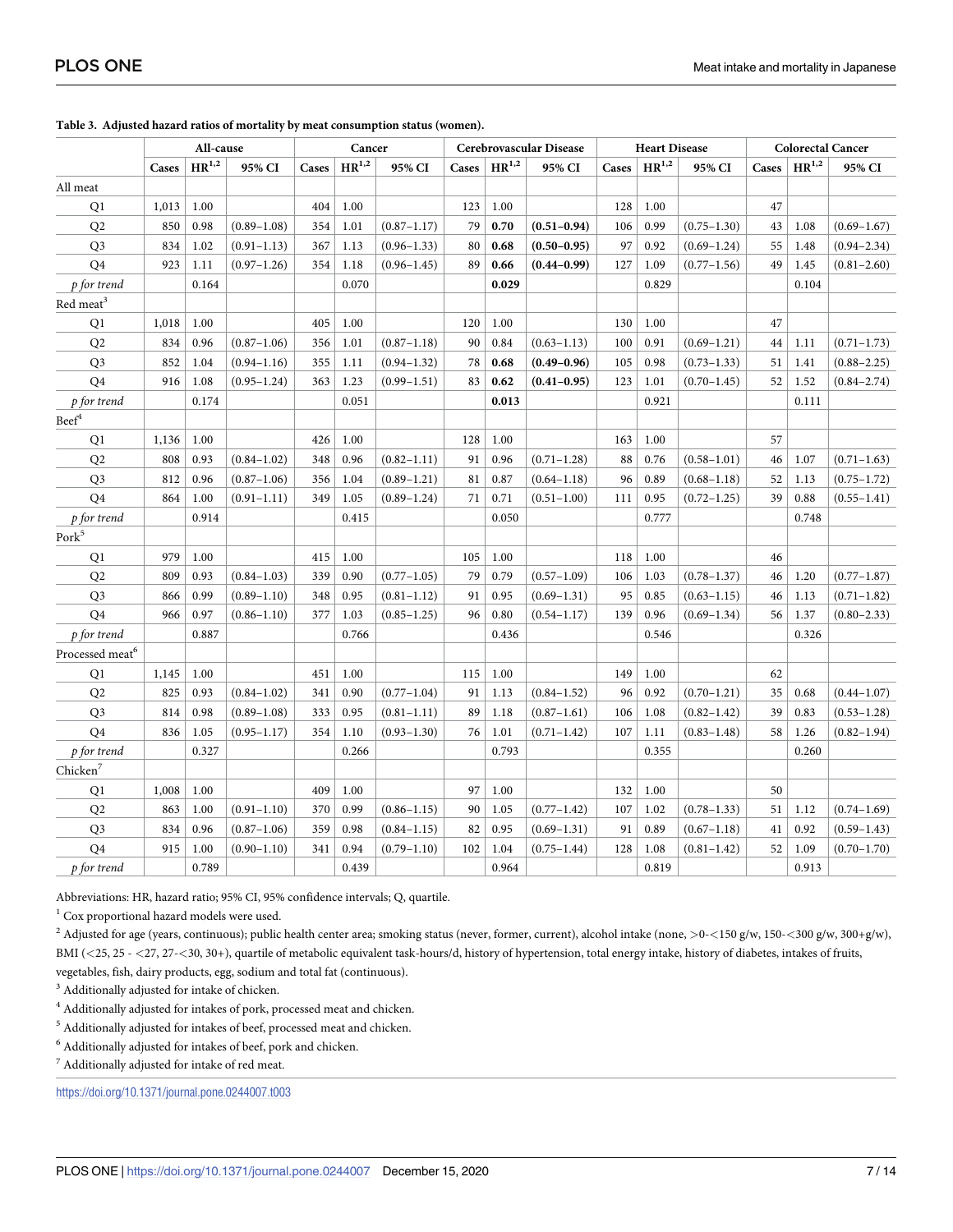<span id="page-7-0"></span>occurring within 5 years [Q1: reference, Q4: HR, 0.83 (95% CIs: 0.72–0.96)]. No significant associations were observed between all types of meat and colorectal cancer mortality. In our sub-analysis, no significant association was seen between meat intake and mortality due to ischemic heart disease or intracerebral hemorrhage (S3 [Table\)](#page-10-0). Across other types of causespecific mortality, the same associations remained after exclusion of deaths that occurred within 5 years after the 5-year follow-up survey in both men and women.

[Table](#page-8-0) 4 shows the results of meat intake and all-cause and cause-specific mortality according to age groups at baseline (45–54 years, 55–64 years, and 65 years and older) in men and women, respectively. In men, a significant increase in all-cause mortality risk was observed in those older than 65 years [Q1: reference; Q4: HR, 1.21 (95% CIs: 1.03–1.41)]. Red meat intake was also associated with a higher risk of all-cause mortality in those aged 55–64 years [Q1: reference; Q4: HR, 1.20 (95% CIs: 1.02–1.42)]. The risk difference was significant by age group (p-interaction with age: total meat, 0.004; red meat, 0.018). In women, a significant increase in all-cause mortality risk was seen in those aged 45–54 years who consumed more total meat [Q1: reference; Q2: HR, 1.32 (95% CIs: 1.01–1.72); Q3: HR, 1.37 (95% CIs: 1.03–1.82)] and more red meat [Q1: reference; Q3: HR, 1.34 (95% CIs: 1.01–1.79)].

## **Discussion**

Our study is one of the few conducted in Asia to assess the association between meat intake and mortality due to all-cause and leading causes using data from a large-scale prospective study. Compared with subjects in the lowest quartile of total meat intake, men in the highest quartile had 18% higher risk of dying from all causes, although the associations were not doseresponsive. Our results agree with a 2014 meta-analysis of nine prospective cohort studies in the US, Europe and China, although total red meat intake in that review increased the risk of all-cause mortality by 29% in the highest intake category [\[10\]](#page-12-0) compared with 18% in our study. This difference in the magnitude of risk increase is because the analyses in both studies were performed using relative consumption categories rather than absolute consumption amounts. The difference may also be due to the fact that the absolute amount of intake of meat differs between the Japanese and Western populations: mean daily intake of total meat in the US population amounted to 127.9 grams per day between 2003 and 2004 [[25](#page-12-0)] versus 77 grams per day in Japan as of 2003 [[26](#page-12-0)]. Mean intake amount in the US is almost twice that in Japan.

In our study population, the crude mean intake (adjusted for the difference between the FFQ and dietary records [[20](#page-12-0), [21](#page-12-0)]) of total meat was 71.9 grams per day.

We also noted generational differences in the association patterns between meat intake and all-cause mortality: notably, women aged 45–54 years had significantly higher risk of total mortality. However, these results could be a chance finding resulting from the multiple statistical tests conducted, given that the highest intake quartile showed no significant associations. In men, in contrast, elevated risk of mortality in the highest intake quartile was seen only in the older groups, and not in the younger age group.

Of note, our study found that intake of total meat was associated with a decreased risk of cerebrovascular disease mortality in women. Meat is a major source of animal protein, and a modest amount of protein intake has been reported to suppress blood pressure and thereby prevent stroke [[27](#page-12-0)]. For instance, previous population-based studies—both derived from Japanese populations—showed that dietary animal protein intake was associated with lower blood pressure levels [[28](#page-12-0)] and also a reduced risk of intraparenchymal hemorrhage [\[29\]](#page-13-0). Nevertheless, our results did not show any association between meat intake and intracerebral hemorrhage, a finding which warrants further investigation.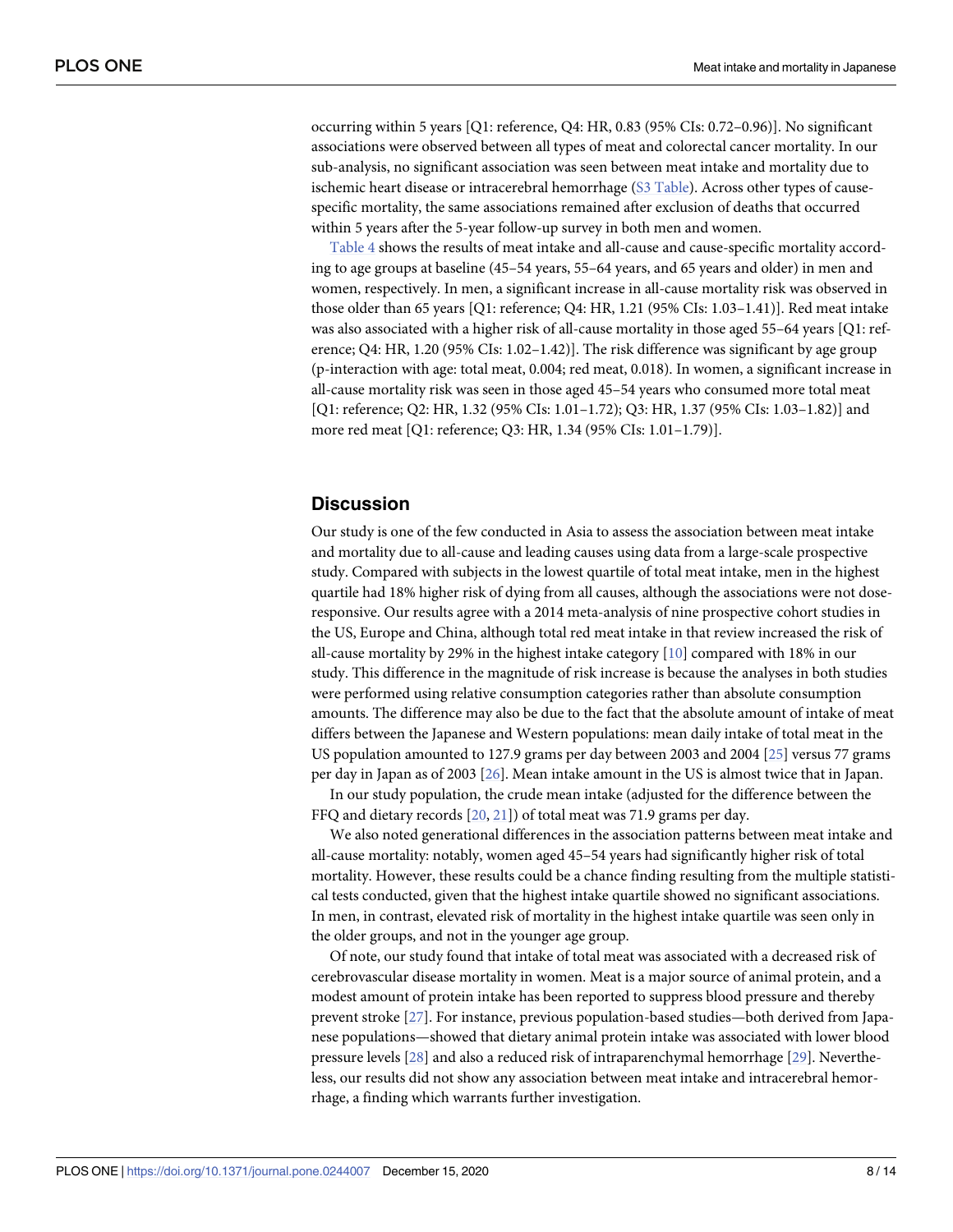|                              |       | 45-54 years                    |                 |       | 55-64 years         |                 | $65-79$ years |            |                 |  |
|------------------------------|-------|--------------------------------|-----------------|-------|---------------------|-----------------|---------------|------------|-----------------|--|
|                              | Cases | $\mathrm{HR}^{1,\overline{2}}$ | 95% CI          | Cases | $\mathbf{HR}^{1,2}$ | 95% CI          | Cases         | $HR^{1,2}$ | 95% CI          |  |
| Men                          |       |                                |                 |       |                     |                 |               |            |                 |  |
| All meat                     |       |                                |                 |       |                     |                 |               |            |                 |  |
| Median intake $(g/d)^3$      |       | 50.4                           |                 |       | 45.6                |                 |               | 45.4       |                 |  |
| Q1                           | 270   | 1.00                           |                 | 766   | 1.00                |                 | 752           | 1.00       |                 |  |
| Q2                           | 250   | 0.85                           | $(0.71 - 1.03)$ | 646   | 0.99                | $(0.88 - 1.10)$ | 605           | 1.01       | $(0.90 - 1.13)$ |  |
| Q <sub>3</sub>               | 260   | 0.96                           | $(0.78 - 1.17)$ | 555   | 0.96                | $(0.84 - 1.09)$ | 605           | 1.02       | $(0.90 - 1.16)$ |  |
| Q <sub>4</sub>               | 249   | 1.10                           | $(0.84 - 1.44)$ | 626   | 1.17                | $(0.99 - 1.38)$ | 682           | 1.21       | $(1.03 - 1.41)$ |  |
| p-interaction with age:      |       | 0.004                          |                 |       |                     |                 |               |            |                 |  |
| Red meat <sup>4</sup>        |       |                                |                 |       |                     |                 |               |            |                 |  |
| Median intake $(g/d)^3$      |       | 42.3                           |                 |       | 37.9                |                 |               | 37.7       |                 |  |
| Q1                           | 271   | 1.00                           |                 | 773   | 1.00                |                 | 775           | 1.00       |                 |  |
| Q2                           | 253   | 0.87                           | $(0.73 - 1.05)$ | 626   | 0.96                | $(0.86 - 1.08)$ | 591           | 0.92       | $(0.82 - 1.04)$ |  |
| Q3                           | 259   | 0.99                           | $(0.80 - 1.21)$ | 564   | 0.99                | $(0.87 - 1.13)$ | 607           | 0.95       | $(0.84 - 1.08)$ |  |
| Q <sub>4</sub>               | 246   | 1.12                           | $(0.85 - 1.47)$ | 630   | 1.20                | $(1.02 - 1.42)$ | 671           | 1.08       | $(0.92 - 1.27)$ |  |
| p-interaction with age:      |       | 0.018                          |                 |       |                     |                 |               |            |                 |  |
| Chicken <sup>5</sup>         |       |                                |                 |       |                     |                 |               |            |                 |  |
| Median intake $(g/d)^3$      |       | 5.8                            |                 |       | 5.1                 |                 |               | 5.0        |                 |  |
| Q1                           | 260   | 1.00                           |                 | 751   | 1.00                |                 | 782           | 1.00       |                 |  |
| Q2                           | 294   | 1.04                           | $(0.88 - 1.24)$ | 653   | 0.91                | $(0.82 - 1.02)$ | 557           | 0.99       | $(0.89 - 1.11)$ |  |
| Q3                           | 236   | 0.83                           | $(0.69 - 1.01)$ | 602   | 0.88                | $(0.78 - 0.99)$ | 616           | 1.09       | $(0.97 - 1.22)$ |  |
| Q <sub>4</sub>               | 239   | 0.90                           | $(0.74 - 1.11)$ | 587   | 0.92                | $(0.82 - 1.04)$ | 689           | 0.99       | $(0.88 - 1.11)$ |  |
| p-interaction with age:      |       | 0.002                          |                 |       |                     |                 |               |            |                 |  |
| Women                        |       |                                |                 |       |                     |                 |               |            |                 |  |
| All meat                     |       |                                |                 |       |                     |                 |               |            |                 |  |
| Median intake $(g/d)^3$      |       | 50.9                           |                 |       | 45.2                |                 |               | 44.9       |                 |  |
| Q1                           | 101   | 1.00                           |                 | 365   | 1.00                |                 | 547           | 1.00       |                 |  |
| Q2                           | 144   | 1.32                           | $(1.01 - 1.72)$ | 311   | 0.95                | $(0.81 - 1.12)$ | 395           | 0.95       | $(0.82 - 1.08)$ |  |
| Q3                           | 154   | 1.37                           | $(1.03 - 1.82)$ | 299   | 1.05                | $(0.88 - 1.25)$ | 381           | 0.92       | $(0.79 - 1.06)$ |  |
| Q <sub>4</sub>               | 155   | 1.41                           | $(0.99 - 2.01)$ | 319   | 1.19                | $(0.95 - 1.49)$ | 449           | 0.99       | $(0.83 - 1.19)$ |  |
| p-interaction with age:      |       | 0.093                          |                 |       |                     |                 |               |            |                 |  |
| $\mbox{Red}$ $\mbox{meat}^4$ |       |                                |                 |       |                     |                 |               |            |                 |  |
| Median intake $(g/d)^3$      |       | 42.0                           |                 |       | 37.3                |                 |               | 37.0       |                 |  |
| Q1                           | 106   | 1.00                           |                 | 373   | 1.00                |                 | 539           | 1.00       |                 |  |
| Q2                           | 139   | 1.20                           | $(0.91 - 1.56)$ | 311   | 0.90                | $(0.77 - 1.06)$ | 384           | 0.96       | $(0.83 - 1.10)$ |  |
| Q <sub>3</sub>               | 155   | 1.34                           | $(1.01 - 1.79)$ | 290   | 1.00                | $(0.83 - 1.20)$ | 407           | 1.00       | $(0.86 - 1.17)$ |  |
| Q4                           | 154   | 1.37                           | $(0.95 - 1.96)$ | 320   | 1.15                | $(0.92 - 1.45)$ | 442           | 0.97       | $(0.81 - 1.17)$ |  |
| p-interaction with age:      |       | 0.196                          |                 |       |                     |                 |               |            |                 |  |
| ${\rm Chicken}^5$            |       |                                |                 |       |                     |                 |               |            |                 |  |
| Median intake $(g/d)^3$      |       | 6.7                            |                 |       | 5.9                 |                 |               | 5.6        |                 |  |
| Q1                           | 116   | 1.00                           |                 | 338   | 1.00                |                 | 554           | 1.00       |                 |  |
| $\mathrm{Q}2$                | 151   | 1.07                           | $(0.83 - 1.38)$ | 337   | 1.05                | $(0.90 - 1.23)$ | 375           | 0.93       | $(0.81 - 1.07)$ |  |
| Q3                           | 135   | 0.88                           | $(0.67 - 1.15)$ | 322   | 1.00                | $(0.85 - 1.18)$ | 377           | 0.97       | $(0.84 - 1.11)$ |  |
| ${\bf Q4}$                   | 152   | $0.97\,$                       | $(0.73 - 1.27)$ | 297   | 0.95                | $(0.80 - 1.14)$ | 466           | 1.03       | $(0.89 - 1.18)$ |  |

#### <span id="page-8-0"></span>[Table](#page-7-0) 4. Adjusted hazard ratios of all-cause mortality according to quartile of meat consumption by age group.

(*Continued*)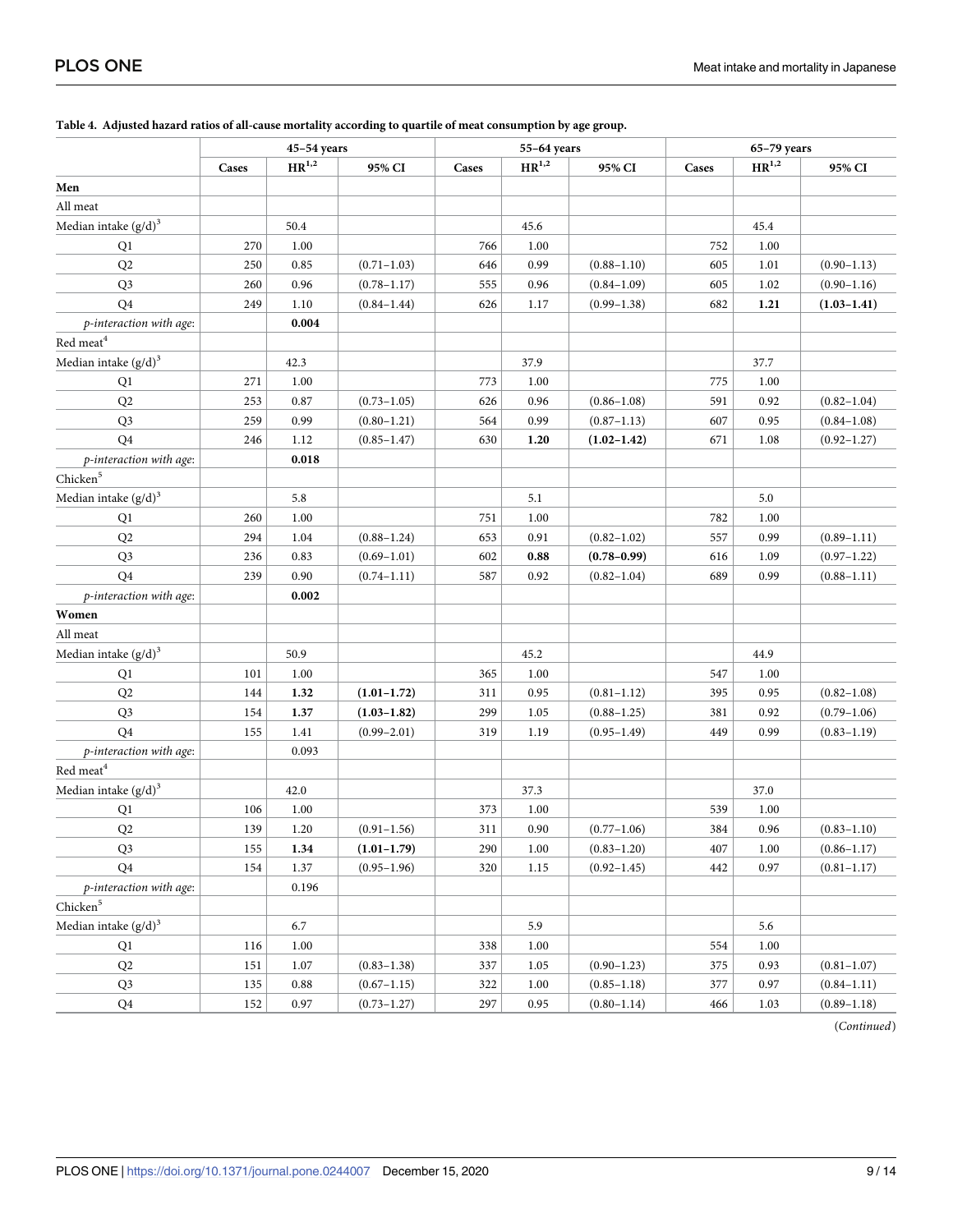#### <span id="page-9-0"></span>**Table 4.** (Continued)

|                                 |       | $45 - 54$ vears      |        |       | 55-64 vears                |        | $65-79$ years |                             |        |  |
|---------------------------------|-------|----------------------|--------|-------|----------------------------|--------|---------------|-----------------------------|--------|--|
|                                 | Cases | $\sim$<br>$HR^{1,2}$ | 95% CI | cases | $\mathbf{1}$<br>$HR^{1,2}$ | 95% CI | Cases         | $\sim$ $\sim$<br>$HR^{1,2}$ | 95% CI |  |
| <i>p</i> -interaction with age: |       | 0.868                |        |       |                            |        |               |                             |        |  |

Abbreviations: HR, hazard ratio; 95% CI, 95% confidence intervals; Q, quartile.

 $1$  Cox proportional hazard models were used.

<sup>2</sup> Adjusted for age (years, continuous); public health center area; smoking status (never, former, current), alcohol intake (none, *>*0-*<*150 g/w, 150-*<*300 g/w, 300+g/w), BMI (*<*25, 25-*<*27, 27-*<*30, 30+), quartile of metabolic equivalent task-hours/d, history of hypertension, history of diabetes, total energy intake, intakes of fruits, vegetables, fish, dairy products, egg, sodium and total fat (continuous).

 $^3$  All median intakes of meat are energy-adjusted.

<sup>4</sup> Additionally adjusted for intake of chicken.

 $^{\rm 5}$  Additionally adjusted for intake of red meat.

<https://doi.org/10.1371/journal.pone.0244007.t004>

On the contrary, our study reported an elevated risk of heart disease mortality in men but not in women if red meat is taken to the level of the highest intake quartile. One possible mechanism of this association between red meat and heart disease is that meat is a major source of saturated fatty acid, which is reported to increase the risk of myocardial infarction [\[30\]](#page-13-0). Several cohort studies have also reported an association between red meat consumption and cardiovascular disease mortality [\[5,](#page-11-0) [31\]](#page-13-0), although we did not observe any association between red meat intake and ischemic heart disease mortality in the current study.

Our study also found an elevated risk of cancer mortality in men with the highest intake of beef. Although not specifically referring to beef, the World Cancer Research Fund reported that red meat increases the risk of colorectal cancer [\[32\]](#page-13-0), and showed suggestive evidence that red meat increases the risk of nasopharynx, lung and pancreatic cancer [[32](#page-13-0)]. The International Agency for Research on Cancer (IARC) also reported that red meat intake is associated with the risk of prostate cancer [\[33\]](#page-13-0). Potential pathways can be explained as follows: in the process of cooking red meat, the nitrites convert to *N*-nitroso compounds, which are known carcinogens that function as a series of initiators and promoters in cancer [\[34–36](#page-13-0)]. Heme iron from red meat can catalyze lipid peroxidation, and cause DNA damage in tissues [\[37,](#page-13-0) [38\]](#page-13-0). Other carcinogens, including heterocyclic aromatic amines and polycyclic aromatic hydrocarbons, which are produced by cooking of meat at high temperatures (e.g. pan-frying, grilling or barbecuing), also contribute to carcinogenesis of different sites [[33](#page-13-0), [39–42\]](#page-13-0). Despite mounting evidence linking red meat intake and colorectal cancer incidence globally [[32](#page-13-0)] and in Japan [[23](#page-12-0)], no association was seen between meat and colorectal cancer mortality in our study; this may have been due to the fact that the survival rate of colorectal cancer is generally high in Japan, for example with a 5-year relative survival rate of 71.1% for cases diagnosed between 2006– 2008 [[43](#page-13-0), [44](#page-13-0)].

Contrary to previous studies [[5](#page-11-0), [45](#page-13-0)], our analysis showed that processed meat consumption was not associated with elevated risk of mortality due to all-cause, cancer, heart disease and cerebrovascular disease. This null association might be explained by the difference in the intake amount of processed meat in Japan: generally, consumption is lower in Japan than in Western countries. For example, average consumption in the US was estimated to be 23.2 grams per day between 2003 and 2004 [[25](#page-12-0)] versus 12 grams per day in Japan as of 2003 [\[26\]](#page-12-0). In our study population, the crude mean intake (adjusted for the difference between the FFQ and dietary records [\[46\]](#page-13-0)) of processed meat was 7.7 grams per day. Such difference in the absolute amount intake of processed meat may have attenuated the adverse effects.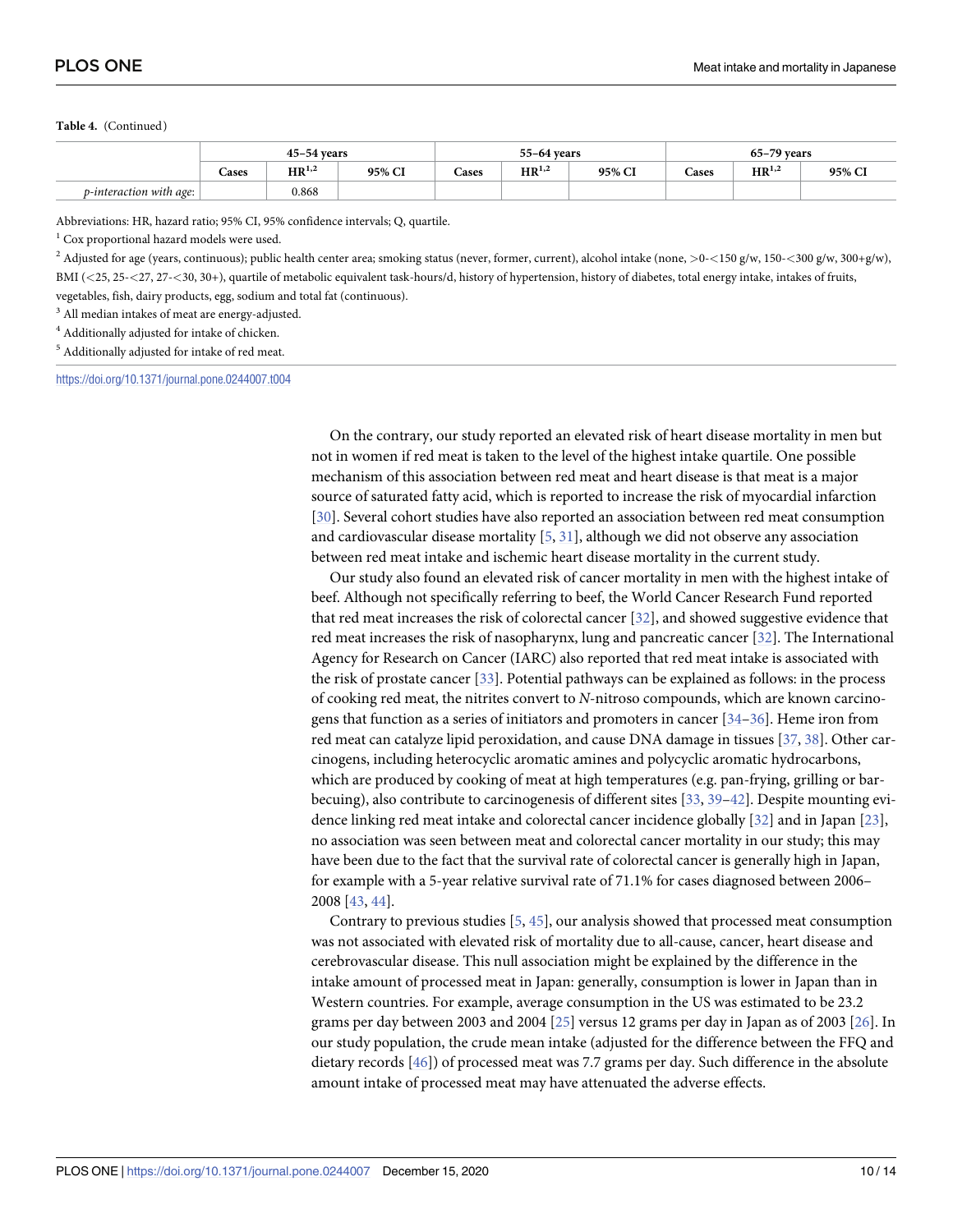<span id="page-10-0"></span>While a moderate intake of processed meat and pork showed a lower risk of mortality in men, this may have been a chance finding as we did not see any significant trend for different quartile intakes of the corresponding meat type. In contrast, our results showed that higher intake of white meat (i.e. chicken) is associated with a modest decrease in the risk of cancer mortality while red meat intake was held constant. A US study reported that poultry intake was inversely associated with esophagus squamous cell carcinoma, liver cancer and lung cancer, assuming no change in the amount intake of red meat [\[47\]](#page-13-0). Given that both studies adjusted for red meat intake, the inverse associations are not due to the effect of substituting red meat with poultry. The mechanism whereby chicken intake alone reduces cancer risk is unclear, and further research is required in this area.

The major strength of this study is the fact that the subjects were recruited from a large sample of the Japanese population. The high response rate and low loss to follow-up may have reduced selection bias. With an average of 14.0 years of follow-up, we consider that sufficient numbers of deaths due to all-cause, overall cancer, heart disease and cerebrovascular disease were captured. Second, we used a 5-year follow-up survey containing the FFQ collecting the necessary information about daily diet with reasonable degree of validity. On the other hand, some limitations warrant mention. Given the information on meat intake was collected only at 5-year follow-up, any change in meat intake during follow-up after the five-year follow-up survey may have produced misclassification.

## **Conclusion**

In this prospective, large-scale cohort study, heavy intake of total and red meat was associated with an increased risk of total mortality in men. In contrast, modest intake of total meat was associated with a lower risk of cerebrocascular disease mortality in women.

## **Supporting information**

**S1 [Fig](http://www.plosone.org/article/fetchSingleRepresentation.action?uri=info:doi/10.1371/journal.pone.0244007.s001). Participant flow chart.** (TIF)

**S1 [Table.](http://www.plosone.org/article/fetchSingleRepresentation.action?uri=info:doi/10.1371/journal.pone.0244007.s002) Adjusted hazard ratios of mortality by meat consumption status after excluding deaths within 5 years (men).** (DOCX)

**S2 [Table.](http://www.plosone.org/article/fetchSingleRepresentation.action?uri=info:doi/10.1371/journal.pone.0244007.s003) Adjusted hazard ratios of mortality by meat consumption status after excluding deaths within 5 years (women).** (DOCX)

**S3 [Table.](http://www.plosone.org/article/fetchSingleRepresentation.action?uri=info:doi/10.1371/journal.pone.0244007.s004) Adjusted hazard ratios of mortality from ischemic heart disease and intracerebral hemorrhage by meat consumption status.** (DOCX)

## **Acknowledgments**

ES and XT analyzed the data, drafted the manuscript, reviewed and edited the manuscript, and contributed to discussion; MI and ST conducted, designed, and supervised the study, reviewed and edited the manuscript, and contributed to discussion; SKA, NS, JI, RT, HI, TS, TY and MIw reviewed and edited the manuscript, and contributed to discussion. All authors read and approved the final manuscript. Members of the Japan Public Health Center-based Prospective Study (JPHC Study; principal investigator, S. Tsugane; e-mail, stsugane@ncc.go.jp) Group are: S. Tsugane, N. Sawada, M. Iwasaki, M. Inoue, T. Yamaji, R. Katagiri, T. Imatoh, H. Ihira, S. K.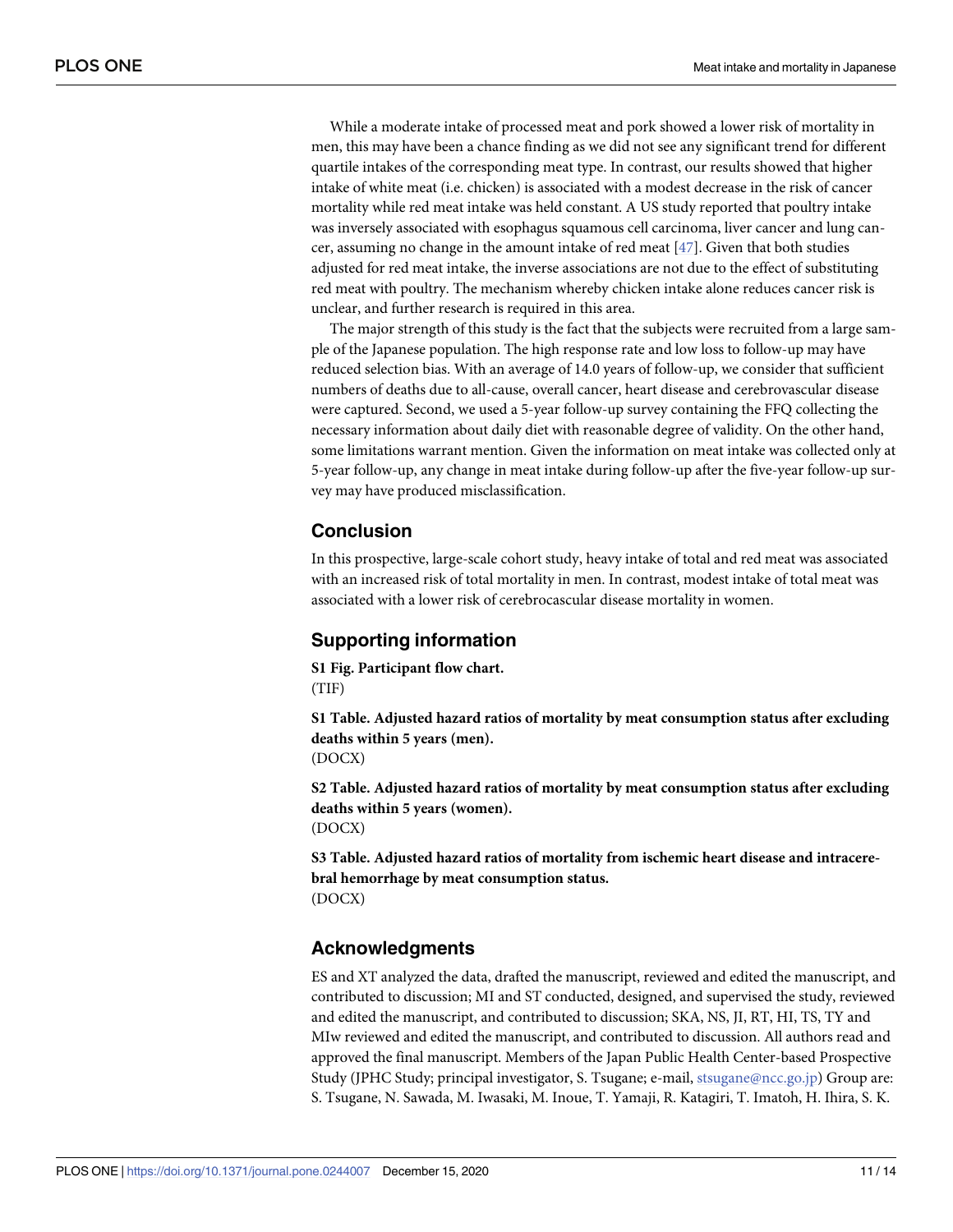<span id="page-11-0"></span>Abe and S. Tanaka, National Cancer Center, Tokyo; T. Sugie, Iwate Prefectural Ninohe Public Health Center, Iwate; T. Minamizono, Akita Prefectural Yokote Public Health Center, Akita; Y. Shirai, Nagano Prefectural Saku Public Health Center, Nagano; H. Sakiyama, Okinawa Prefectural Chubu Public Health Center, Okinawa; T. Yoshimi, Ibaraki Prefectural Chuo Public Health Center, Ibaraki; H. Sonoda, Niigata Prefectural Nagaoka Public Health Center, Niigata; T. Tagami, Kochi Prefectural Chuo-higashi Public Health Center, Kochi; T. Ando, Nagasaki Prefectural Kamigoto Public Health Center, Nagasaki; Y. Miyasato, Okinawa Prefectural Miyako Public Health Center, Okinawa; Y. Kokubo, National Cerebral and Cardiovascular Center, Osaka; K. Yamagishi, University of Tsukuba, Ibaraki; T. Mizoue, National Center for Global Health and Medicine, Tokyo; K. Nakamura, Niigata University, Niigata; and R. Takachi, Nara Women's University, Nara; J. Ishihara, Azabu University, Kanagawa; H. Iso and T. Kitamura, Osaka University, Osaka; I. Saito, Oita University, Oita; N. Yasuda, Kochi University, Kochi; M. Mimura, Keio University, Tokyo; K. Sakata, Iwate Medical University, Iwate; M. Noda, Saitama Medical University; A. Goto, Yokohama City University, Kanagawa; H. Yatsuya, Fujita Health University, Aichi.

## **Author Contributions**

**Conceptualization:** Manami Inoue, Shoichiro Tsugane.

**Formal analysis:** Eiko Saito, Xiaohe Tang.

**Methodology:** Eiko Saito, Xiaohe Tang.

**Supervision:** Manami Inoue, Shoichiro Tsugane.

**Writing – original draft:** Eiko Saito, Xiaohe Tang.

**Writing – review & editing:** Eiko Saito, Sarah Krull Abe, Norie Sawada, Junko Ishihara, Ribeka Takachi, Hiroyasu Iso, Taichi Shimazu, Taiki Yamaji, Motoki Iwasaki, Manami Inoue, Shoichiro Tsugane.

#### **References**

- **[1](#page-1-0).** World Health Organization. Diet, nutrition, and the prevention of chronic diseases: report of a joint WHO/FAO expert consultation: Diamond Pocket Books (P) Ltd.; 2003.
- **[2](#page-1-0).** Lee JE, McLerran DF, Rolland B, Chen Y, Grant EJ, Vedanthan R, et al. Meat intake and cause-specific mortality: a pooled analysis of Asian prospective cohort studies. Am J Clin Nutr. 2013; 98(4):1032–41. <https://doi.org/10.3945/ajcn.113.062638> PMID: [23902788](http://www.ncbi.nlm.nih.gov/pubmed/23902788)
- **[3](#page-1-0).** Sauvaget C, Nagano J, Allen N, Grant EJ, Beral V. Intake of animal products and stroke mortality in the Hiroshima/Nagasaki Life Span Study. Int J Epidemiol. 2003; 32(4):536–43. [https://doi.org/10.1093/ije/](https://doi.org/10.1093/ije/dyg151) [dyg151](https://doi.org/10.1093/ije/dyg151) PMID: [12913025](http://www.ncbi.nlm.nih.gov/pubmed/12913025)
- **[4](#page-1-0).** Micha R, Wallace SK, Mozaffarian D. Red and processed meat consumption and risk of incident coronary heart disease, stroke, and diabetes mellitus: a systematic review and meta-analysis. Circulation. 2010; 121(21):2271–83. <https://doi.org/10.1161/CIRCULATIONAHA.109.924977> PMID: [20479151](http://www.ncbi.nlm.nih.gov/pubmed/20479151)
- **[5](#page-1-0).** Sinha R, Cross AJ, Graubard BI, Leitzmann MF, Schatzkin A. Meat intake and mortality: a prospective study of over half a million people. Arch Intern Med. 2009; 169(6):562–71. [https://doi.org/10.1001/](https://doi.org/10.1001/archinternmed.2009.6) [archinternmed.2009.6](https://doi.org/10.1001/archinternmed.2009.6) PMID: [19307518](http://www.ncbi.nlm.nih.gov/pubmed/19307518)
- **[6](#page-1-0).** Pan A, Sun Q, Bernstein AM, Schulze MB, Manson JE, Willett WC, et al. Red meat consumption and risk of type 2 diabetes: 3 cohorts of US adults and an updated meta-analysis. Am J Clin Nutr. 2011; 94 (4):1088–96. <https://doi.org/10.3945/ajcn.111.018978> PMID: [21831992](http://www.ncbi.nlm.nih.gov/pubmed/21831992)
- **[7](#page-1-0).** Aune D, Ursin G, Veierod MB. Meat consumption and the risk of type 2 diabetes: a systematic review and meta-analysis of cohort studies. Diabetologia. 2009; 52(11):2277–87. [https://doi.org/10.1007/](https://doi.org/10.1007/s00125-009-1481-x) [s00125-009-1481-x](https://doi.org/10.1007/s00125-009-1481-x) PMID: [19662376](http://www.ncbi.nlm.nih.gov/pubmed/19662376)
- **[8](#page-1-0).** Zheng W, Lee SA. Well-done meat intake, heterocyclic amine exposure, and cancer risk. Nutr Cancer. 2009; 61(4):437–46. <https://doi.org/10.1080/01635580802710741> PMID: [19838915](http://www.ncbi.nlm.nih.gov/pubmed/19838915)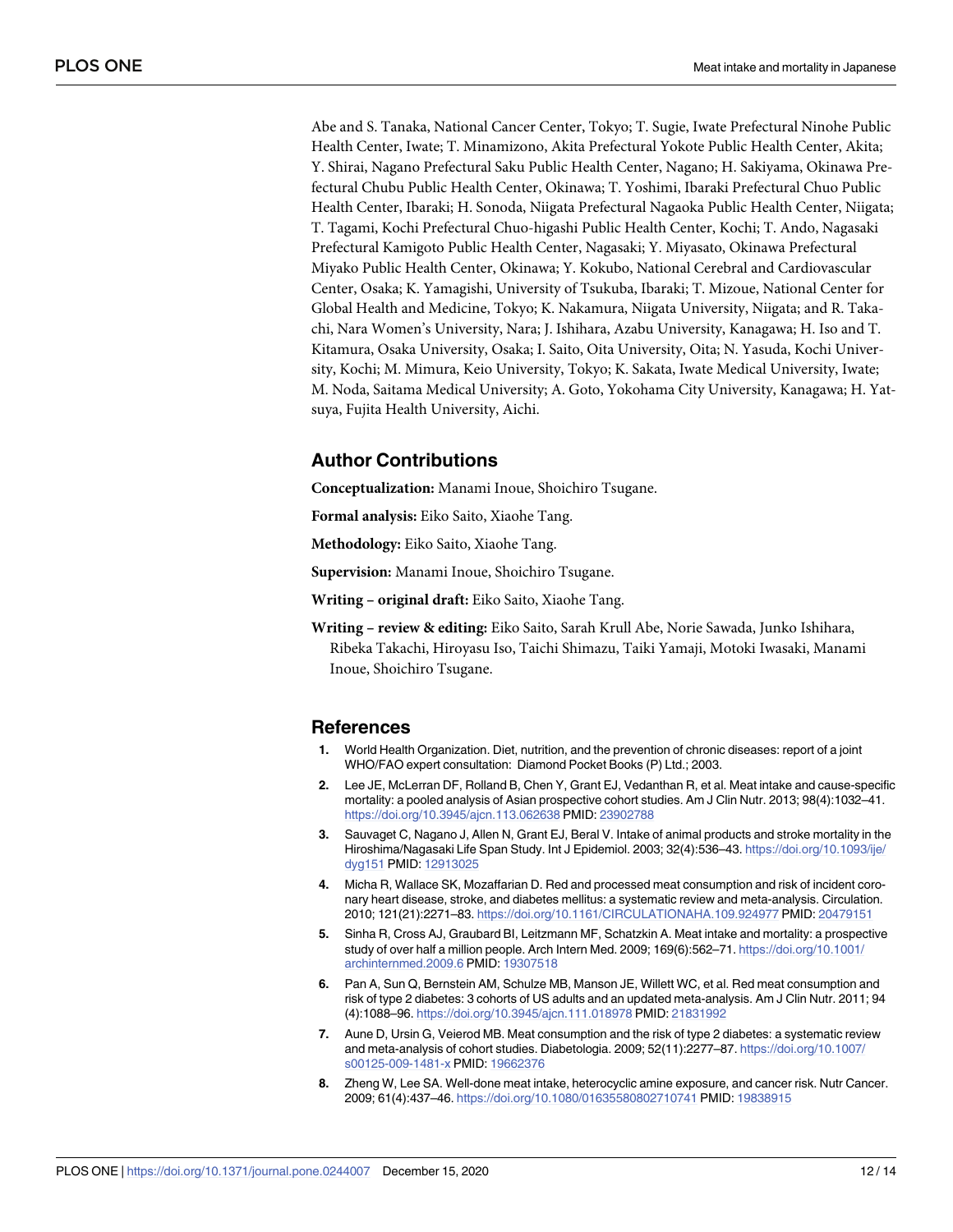- <span id="page-12-0"></span>**[9](#page-1-0).** Chan DS, Lau R, Aune D, Vieira R, Greenwood DC, Kampman E, et al. Red and processed meat and colorectal cancer incidence: meta-analysis of prospective studies. Plos One. 2011; 6(6):e20456. <https://doi.org/10.1371/journal.pone.0020456> PMID: [21674008](http://www.ncbi.nlm.nih.gov/pubmed/21674008)
- **[10](#page-1-0).** Larsson SC, Orsini N. Red meat and processed meat consumption and all-cause mortality: a metaanalysis. Am J Epidemiol. 2014; 179(3):282–9. <https://doi.org/10.1093/aje/kwt261> PMID: [24148709](http://www.ncbi.nlm.nih.gov/pubmed/24148709)
- **11.** Pan A, Sun Q, Bernstein AM, Schulze MB, Manson JE, Stampfer MJ, et al. Red meat consumption and mortality: results from 2 prospective cohort studies. Arch Intern Med. 2012; 172(7):555–63. [https://doi.](https://doi.org/10.1001/archinternmed.2011.2287) [org/10.1001/archinternmed.2011.2287](https://doi.org/10.1001/archinternmed.2011.2287) PMID: [22412075](http://www.ncbi.nlm.nih.gov/pubmed/22412075)
- **12.** Abete I, Romaguera D, Vieira AR, Lopez de Munain A, Norat T. Association between total, processed, red and white meat consumption and all-cause, CVD and IHD mortality: a meta-analysis of cohort studies. Br J Nutr. 2014; 112(5):762–75. <https://doi.org/10.1017/S000711451400124X> PMID: [24932617](http://www.ncbi.nlm.nih.gov/pubmed/24932617)
- **[13](#page-1-0).** Zheng Y, Li Y, Satija A, Pan A, Sotos-Prieto M, Rimm E, et al. Association of changes in red meat consumption with total and cause specific mortality among US women and men: two prospective cohort studies. Bmj. 2019; 365:l2110. <https://doi.org/10.1136/bmj.l2110> PMID: [31189526](http://www.ncbi.nlm.nih.gov/pubmed/31189526)
- **[14](#page-1-0).** Khan MM, Goto R, Kobayashi K, Suzumura S, Nagata Y, Sonoda T, et al. Dietary habits and cancer mortality among middle aged and older Japanese living in hokkaido, Japan by cancer site and sex. Asian Pac J Cancer Prev. 2004; 5(1):58–65. PMID: [15075007](http://www.ncbi.nlm.nih.gov/pubmed/15075007)
- **[15](#page-1-0).** Nagao M, Iso H, Yamagishi K, Date C, Tamakoshi A. Meat consumption in relation to mortality from cardiovascular disease among Japanese men and women. Eur J Clin Nutr. 2012; 66(6):687–93. [https://](https://doi.org/10.1038/ejcn.2012.6) [doi.org/10.1038/ejcn.2012.6](https://doi.org/10.1038/ejcn.2012.6) PMID: [22333876](http://www.ncbi.nlm.nih.gov/pubmed/22333876)
- **[16](#page-1-0).** Budhathoki S, Sawada N, Iwasaki M, Yamaji T, Goto A, Kotemori A, et al. Association of Animal and Plant Protein Intake With All-Cause and Cause-Specific Mortality in a Japanese Cohort. JAMA internal medicine. 2019; 179(11):1509–18. <https://doi.org/10.1001/jamainternmed.2019.2806> PMID: [31682257](http://www.ncbi.nlm.nih.gov/pubmed/31682257)
- **[17](#page-1-0).** Tsugane S, Sawada N. The JPHC study: design and some findings on the typical Japanese diet. Jpn J Clin Oncol. 2014; 44(9):777–82. <https://doi.org/10.1093/jjco/hyu096> PMID: [25104790](http://www.ncbi.nlm.nih.gov/pubmed/25104790)
- **[18](#page-1-0).** Watanabe S, Tsugane S, Sobue T, Konishi M, Baba S. Study design and organization of the JPHC study. Japan Public Health Center-based Prospective Study on Cancer and Cardiovascular Diseases. J Epidemiol. 2001; 11(6 Suppl):S3–7. [https://doi.org/10.2188/jea.11.6sup\\_3](https://doi.org/10.2188/jea.11.6sup%5F3) PMID: [11763137](http://www.ncbi.nlm.nih.gov/pubmed/11763137)
- **[19](#page-2-0).** Organization WH. International statistical classification of diseases and related health problems. 2009.
- **[20](#page-2-0).** Sasaki S, Kobayashi M, Tsugane S, Jphc. Validity of a self-administered food frequency questionnaire used in the 5-year follow-up survey of the JPHC Study Cohort I: comparison with dietary records for food groups. J Epidemiol. 2003; 13(1 Suppl):S57–63. [https://doi.org/10.2188/jea.13.1sup\\_57](https://doi.org/10.2188/jea.13.1sup%5F57) PMID: [12701632](http://www.ncbi.nlm.nih.gov/pubmed/12701632)
- **[21](#page-2-0).** Ishihara J, Sobue T, Yamamoto S, Yoshimi I, Sasaki S, Kobayashi M, et al. Validity and reproducibility of a self-administered food frequency questionnaire in the JPHC Study Cohort II: study design, participant profile and results in comparison with Cohort I. J Epidemiol. 2003; 13(1 Suppl): S134-47. [https://](https://doi.org/10.2188/jea.13.1sup%5F134) [doi.org/10.2188/jea.13.1sup\\_134](https://doi.org/10.2188/jea.13.1sup%5F134) PMID: [12701641](http://www.ncbi.nlm.nih.gov/pubmed/12701641)
- **[22](#page-2-0).** Sasaki S, Ishihara J, Tsugane S, Jphc. Reproducibility of a self-administered food frequency questionnaire used in the 5-year follow-up survey of the JPHC Study Cohort I to assess food and nutrient intake. J Epidemiol. 2003; 13(1 Suppl):S115–24. [https://doi.org/10.2188/jea.13.1sup\\_115](https://doi.org/10.2188/jea.13.1sup%5F115) PMID: [12701639](http://www.ncbi.nlm.nih.gov/pubmed/12701639)
- **[23](#page-2-0).** Takachi R, Tsubono Y, Baba K, Inoue M, Sasazuki S, Iwasaki M, et al. Red meat intake may increase the risk of colon cancer in Japanese, a population with relatively low red meat consumption. Asia Pac J Clin Nutr. 2011; 20(4):603–12. PMID: [22094846](http://www.ncbi.nlm.nih.gov/pubmed/22094846)
- **[24](#page-3-0).** Inoue M, Iso H, Yamamoto S, Kurahashi N, Iwasaki M, Sasazuki S, et al. Daily total physical activity level and premature death in men and women: results from a large-scale population-based cohort study in Japan (JPHC study). Ann Epidemiol. 2008; 18(7):522–30. [https://doi.org/10.1016/j.annepidem.2008.](https://doi.org/10.1016/j.annepidem.2008.03.008) [03.008](https://doi.org/10.1016/j.annepidem.2008.03.008) PMID: [18504139](http://www.ncbi.nlm.nih.gov/pubmed/18504139)
- **[25](#page-7-0).** Daniel CR, Cross AJ, Koebnick C, Sinha R. Trends in meat consumption in the USA. Public Health Nutr. 2011; 14(4):575–83. <https://doi.org/10.1017/S1368980010002077> PMID: [21070685](http://www.ncbi.nlm.nih.gov/pubmed/21070685)
- **[26](#page-7-0).** Ministry of Health, Labour and Welfare of Japan. National Health and Nutrition Survey. Ministry of Health, Labour and Welfare of Japan; 2005.
- **[27](#page-7-0).** Iso H. Lifestyle and cardiovascular disease in Japan. Journal of atherosclerosis and thrombosis. 2011; 18(2):83–8. <https://doi.org/10.5551/jat.6866> PMID: [21307610](http://www.ncbi.nlm.nih.gov/pubmed/21307610)
- **[28](#page-7-0).** Umesawa M, Sato S, Imano H, Kitamura A, Shimamoto T, Yamagishi K, et al. Relations between protein intake and blood pressure in Japanese men and women: the Circulatory Risk in Communities Study (CIRCS). Am J Clin Nutr. 2009; 90(2):377–84. <https://doi.org/10.3945/ajcn.2008.27109> PMID: [19515740](http://www.ncbi.nlm.nih.gov/pubmed/19515740)